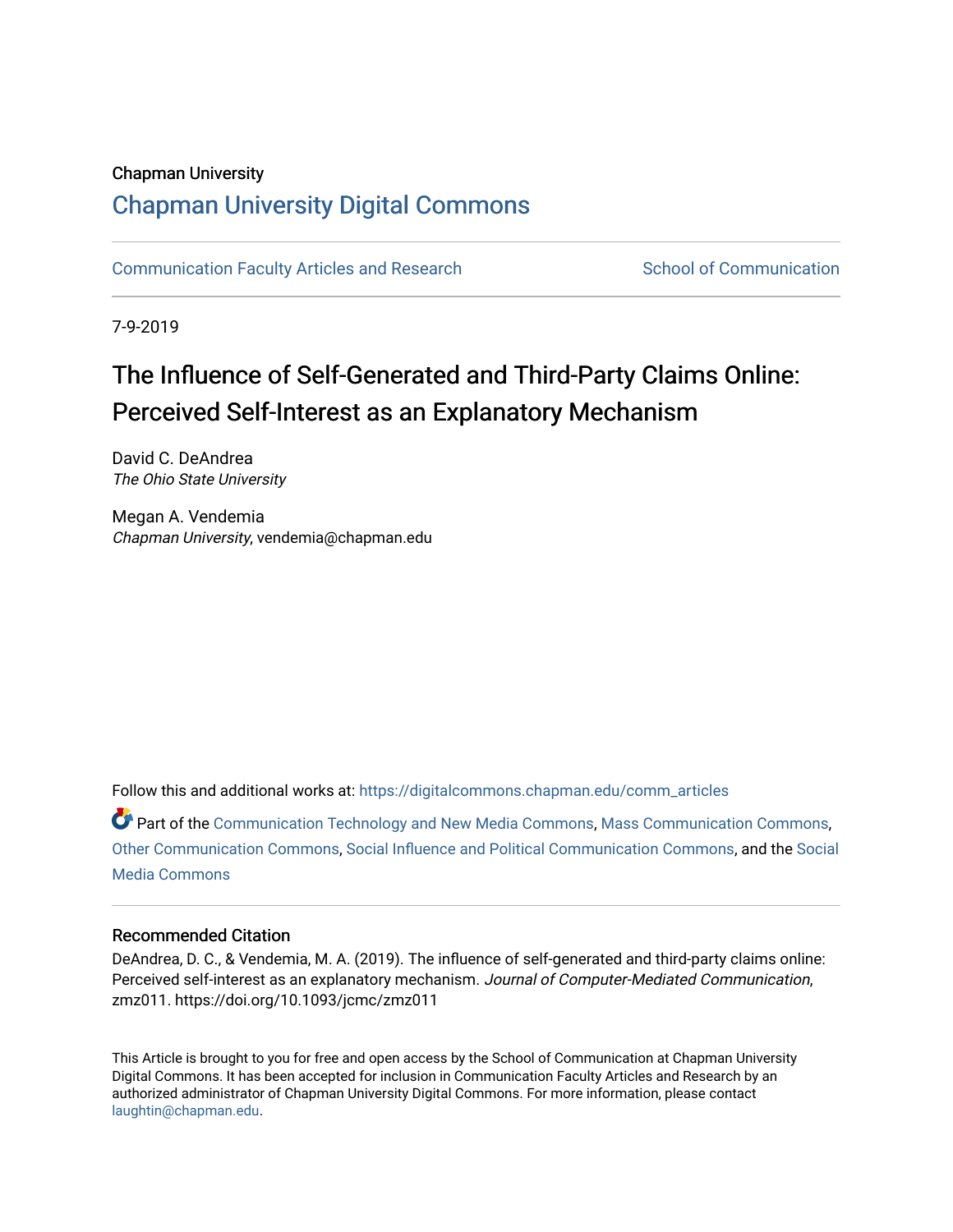## The Influence of Self-Generated and Third-Party Claims Online: Perceived Self-Interest as an Explanatory Mechanism

### **Comments**

This article was originally published in Journal of Computer-Mediated Communication in 2019. [DOI:](https://doi.org/10.1093/jcmc/zmz011) [10.1093/jcmc/zmz011](https://doi.org/10.1093/jcmc/zmz011) 

Copyright The authors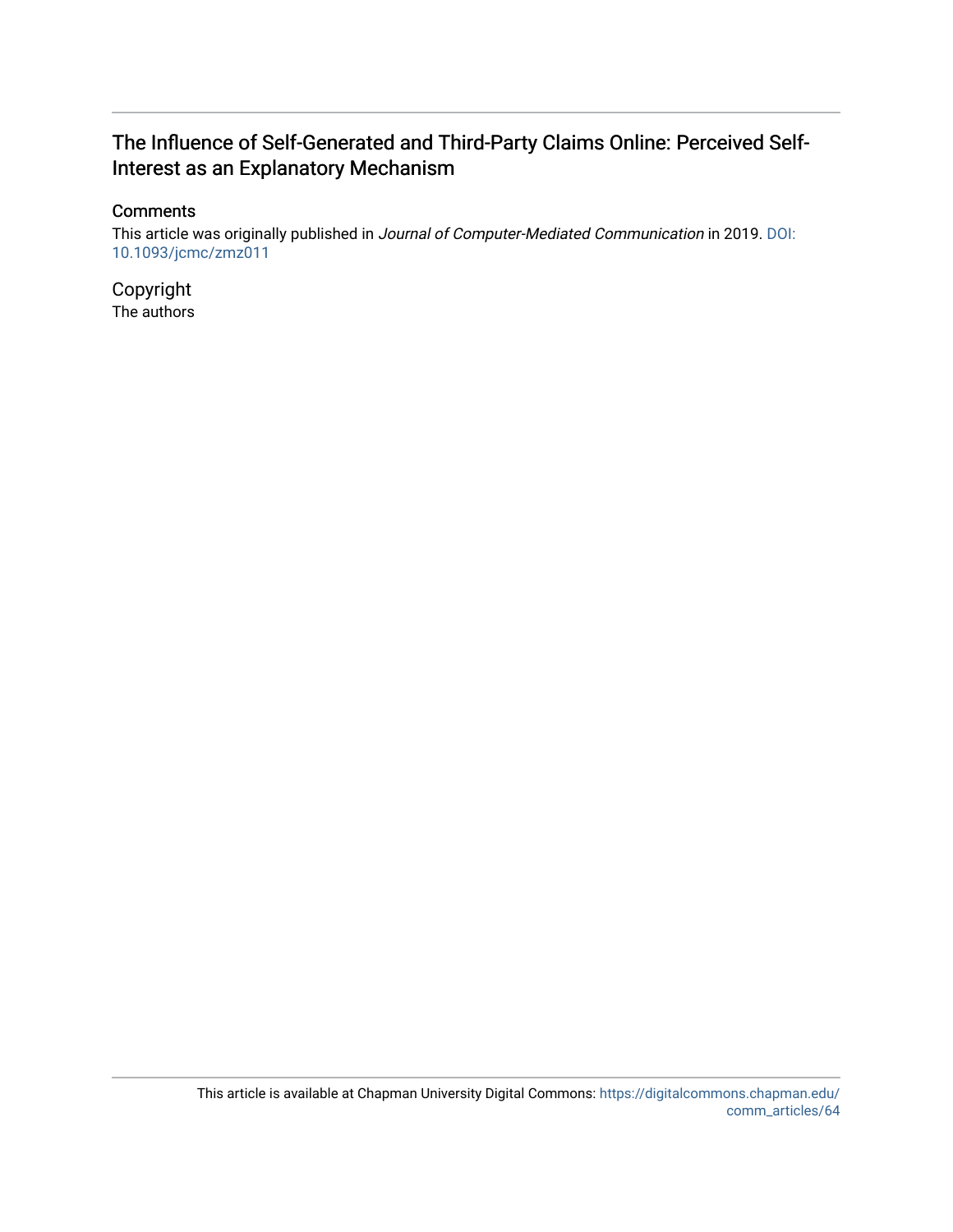# **The Influence of Self-Generated and Third-Party Claims Online: Perceived Self-Interest as an Explanatory Mechanism**

#### David C. DeAndrea<sup>1</sup> & Megan A. Vendemia<sup>2</sup>

1 School of Communication, The Ohio State University, Columbus, OH 43210, USA

2 School of Communication, Chapman University, Orange, CA, 92866, USA

*Over the past two decades, communication technology scholars have examined how viewers evaluate the authenticity of information online, with particular attention given to how self versus thirdparty claims differ in their degree of influence. We examine how self-interest perceptions serve an important explanatory function in the logic of warranting theory and help account for how people evaluate content online. Our results document how the source and valence of a message can interact to affect perceptions of source self-interest, which, in turn, affect perceptions of source trustworthiness, message accuracy, and, ultimately, evaluations of an online target. The findings establish boundary conditions for the warranting principle and our discussion offers insight into the production and evaluation of online claims.*

**Keywords:** Warranting Theory, Self-Interest, Online Impression Management, Source Effects, User-Generated Content, Social Media, Credibility

doi:10.1093/ccc/zmz011

People use information from the Internet to guide important decisions in their lives: whom to date, for whom to vote, what to buy, where to visit, and whom to hire [\(Luca & Zervas, 2016\)](#page-17-0). A common feature of many web-based platforms is that multiple sources exist that provide information about different evaluative targets (e.g., people, products, places, organizations). Although researchers have made considerable progress in classifying different online sources and understanding how these various sources uniquely influence viewers' attitudes, beliefs, and behaviors [\(Sundar & Nass, 2001;](#page-18-0) Walther & [Jang, 2012\), more work is needed to fully understand why viewers are more or less likely to be influenced](#page-18-1) by information appearing online from different sources. The goal of this study was to further clarify how message valence (positive or negative) can interact with source type (self vs. third-party) to affect the degree to which online claims are influential. Specifically, we examined how message valence can

Corresponding author: David C. DeAndrea; e-mail: deandrea.1@osu.edu

Editorial Record: First manuscript received on 12 June 2018; Revisions received on 28 November 2018; Accepted by Dr. Rich Ling on 23 April 2019; Final manuscript received on 25 April 2019

Journal of Computer-Mediated Communication **00** (2019) 1–17 © The Author(s) 2019. Published by Oxford University Press **1** on behalf of International Communication Association. All rights reserved. For permissions, please e-mail: journals.permissions@oup.com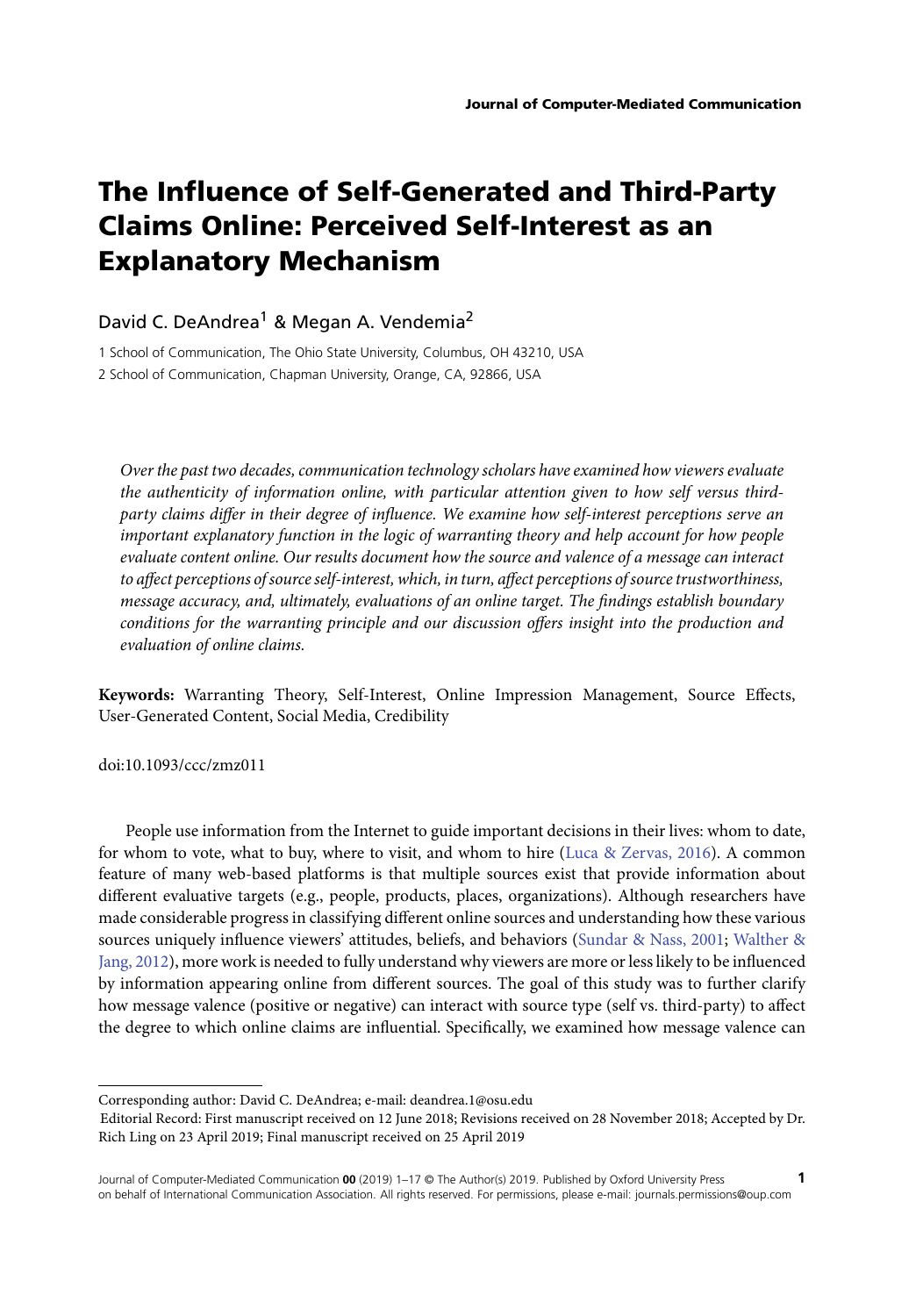moderate perceptions of a source's self-interest and, thus, determine the degree to which online claims are viewed as accurate and online sources are viewed as trustworthy.

#### **Self versus third-party claims online**

Over the past decade, a body of literature has emerged that collectively suggests that third-party claims (sometimes referred to as other-generated or user-generated claims) are more influential than selfgenerated claims (sometimes referred to as target claims or profile owner claims). Although more nuance exists in each study, this general claim can be found in work that examines various interpersonal evaluations (e.g., [Carr, Hall, Mason, & Varney, 2017;](#page-16-0) [Parks, 2011;](#page-17-1) [Scott & Ravenscroft, 2017;](#page-17-2) [Utz, 2010;](#page-18-2) [Walther, Van Der Heide, Hamel, & Shulman, 2009\)](#page-18-3), as well as evaluations of products and other targets. A commonality of the aforementioned work and related studies is that they draw upon warranting theory to guide predictions for why self-claims and third-party claims influence impressions differently online.

[Walther and Parks \(2002\)](#page-18-4) established the central components of warranting theory in response to the emergence of computer-mediated communication and the recognition that people are concerned about the degree to which online self-presentations might have little correspondence to an offline reality. Their work focused both on how senders can enhance the perceived authenticity of their online self-presentations and, relatedly, how viewers determine whether online self-presentations truly reflect an offline reality. Notably, the authors argued that viewers evaluate the perceived warranting value of information presented online to determine its authenticity. Perceptions of warranting value refer to the degree to which information is immune to manipulation by the source it describes [\(Walther & Parks, 2002\)](#page-18-4). According to the warranting principle, the more information is not controlled or manipulated by the source it describes, the more viewers evaluate the information as authentic.

In an initial test of the warranting principle, [Walther et al. \(2009\)](#page-18-3) expected third-party claims on Facebook, regardless of their valence, to be viewed as having a higher degree of warranting value than self-claims and, thus, to be treated as more authentic. They found mixed support for this general prediction and, as a result, speculated that the warranting principle might be less likely to hold when self-claims do not appear to benefit the target (e.g., negative self-claims). More recent research has built off the original work of [Walther et al. \(2009\)](#page-18-3) to explain the circumstances under which both thirdparty claims and self-claims might vary in their degree of warranting value and, thus, their influence, challenging initial assumptions that third-party claims are always viewed as more authentic than selfclaims (see [DeAndrea, 2014;](#page-16-1) [Rosenthal-Stott, Dicks, & Fielding, 2015\)](#page-17-3). We sought to build off work that focused on how perceptions of information control (i.e., warranting value) affect the evaluation of information online (e.g., [DeAndrea, 2014\)](#page-16-1) and work that established the importance of considering how the source and valence of messages can interact to challenge predictions derived from the warranting principle (e.g., [Rosenthal-Stott et al., 2015\)](#page-17-3). Notably, we sought to more fully explicate why perceptions of information control are expected to influence judgments about the authenticity of information online.

#### **Message valence and source effects**

[Rosenthal-Stott et al. \(2015\)](#page-17-3) noted an important distinction that exists in offline and online research that examines source effects in impression formation. The authors contrasted work guided by warranting theory that predicts that third-party claims—regardless of their valence—are more influential than selfclaims with research that predicts that third-party claims are only more influential than self-claims for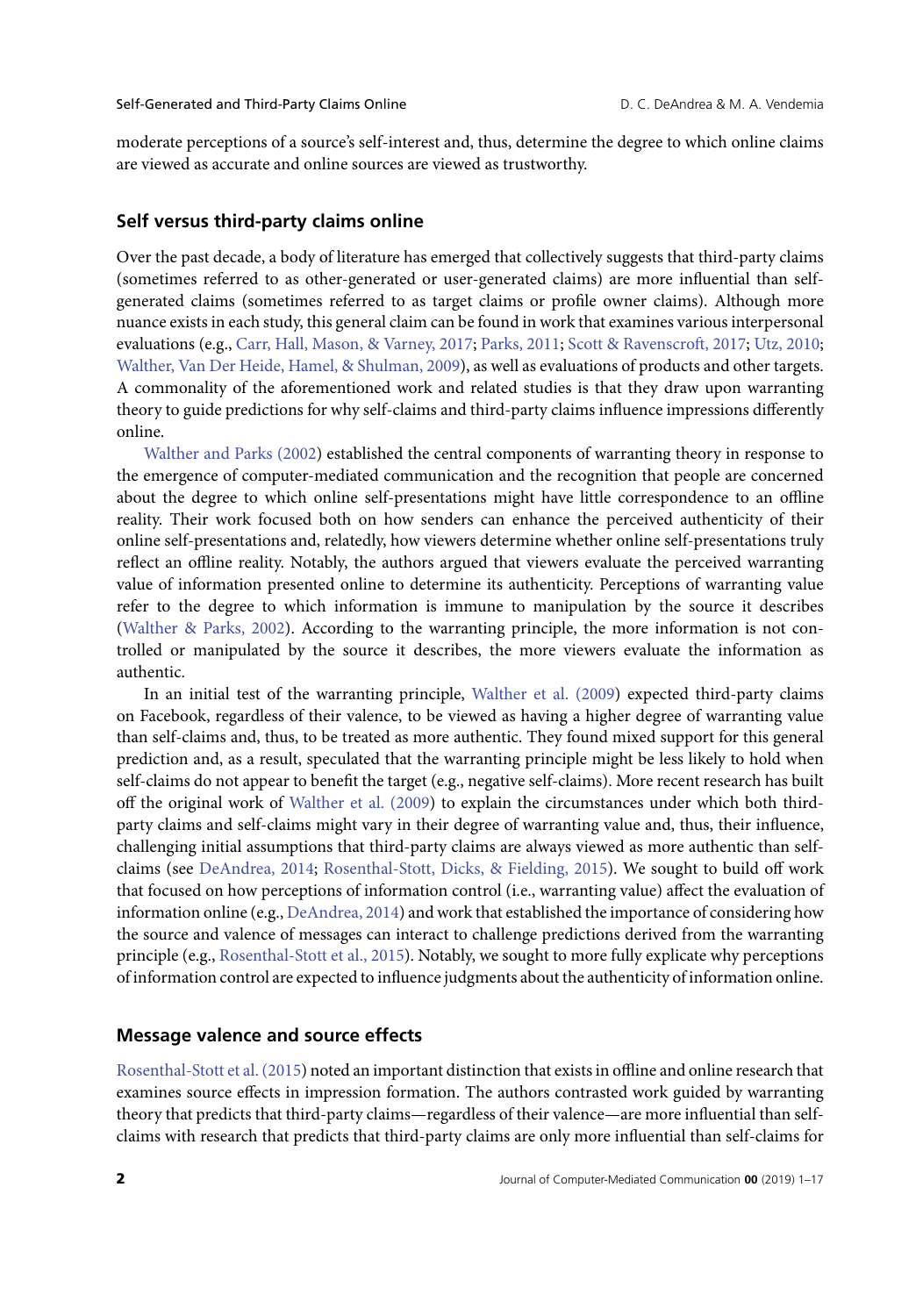positive information [\(Brandt, Vonk, & van Knippenberg, 2009\)](#page-16-2). The reasoning for restricting the effect to only positive claims is that people, by default, manage their own impressions but do not automatically manage the impressions of others. As such, for positive claims, targets are generally more motivated and likely to portray themselves favorably (to accrue benefits) than are third parties. Generally, being more motivated is a key aspect of this broad expectation, as there are circumstances where people can directly or indirectly benefit from evaluating others favorably [\(Schlenker & Britt, 1999,](#page-17-4) [2001\)](#page-17-5). However, absent information that connects third parties to the targets they evaluate, or provides insight about the benefits third parties might receive by portraying targets favorably, viewers have a general tendency to assume that positive information benefits targets more than third parties.

There are several plausible explanations for why message valence might moderate self versus third-party source effects. For instance, positive self-claims might cause targets to be seen as boastful narcissists, whereas positive claims produced by third parties are less likely to carry such baggage [\(Pfeffer, Fong, Cialdini, & Portnoy, 2006\)](#page-17-6). Nonetheless, we focused on an explanation that pertains to differences in self-presentation motivation. Specifically, we sought to examine whether perceptions of self-interest—the degree to which sources are perceived to benefit from the claims they make—can parsimoniously account for evaluative processes documented in both offline person perception research and online warranting theory research. In doing so, we (a) formally establish new boundary conditions for warranting theory; and (b) make novel predictions about the conditions under which viewers are actually more likely to trust self-claims, relative to third-party claims, online.

#### **Source self-interest and evaluations of positive information**

For better or worse, research suggests that people often assume that others act in self-interested ways. People even have the propensity to ascribe self-serving motives to genuinely altruistic and prosocial acts [\(Critcher & Dunning, 2011\)](#page-16-3). As previously discussed, positive self-claims are likely to be discounted relative to positive third-party claims because, in general, targets stand to benefit more from positive claims about themselves than do others. However, users of online media can also benefit from engendering positive impressions of others. Past evidence suggests that the influence of third-party claims can be augmented or discounted, depending on the perceived motives of the third-party sources; the more third parties seem to benefit from portraying a target favorably, the less influential receivers find their claims to be (e.g., [Boerman, 2014;](#page-16-4) [Brandt, Vonk, & van Knippenberg, 2011;](#page-16-5) DeAndrea & [Vendemia, 2016\). As such, perceptions of self-interest can account for circumstances under which both](#page-16-6) self-claims and third-party claims are discounted and, therefore, when self versus third-party effects are likely to occur.

Perceptions of self-interest also explain why perceptions of warranting value affect the perceived authenticity of information online (not simply that they do in a systematic fashion). Who is controlling information is important to know precisely because sources differ in the degree to which they benefit from having others view a target favorably or unfavorably. This explanation underlies Walther and [Parks' \(2002\) original argumentation for why perceptions of warranting value are relevant. People can](#page-18-4) take advantage of features of newer media to misrepresent their characteristics online (i.e., create a greater disconnection between an online and offline reality). As such, it is important to know what information (about a target) is under the control of the target and what information is under the control of third parties (who are less likely to misrepresent characteristics of the target to others). Bringing this underlying explanation to the forefront of warranting theory allows for more accurate predictions of when warranting effects should occur (i.e., when there are motivational differences between targets and third parties).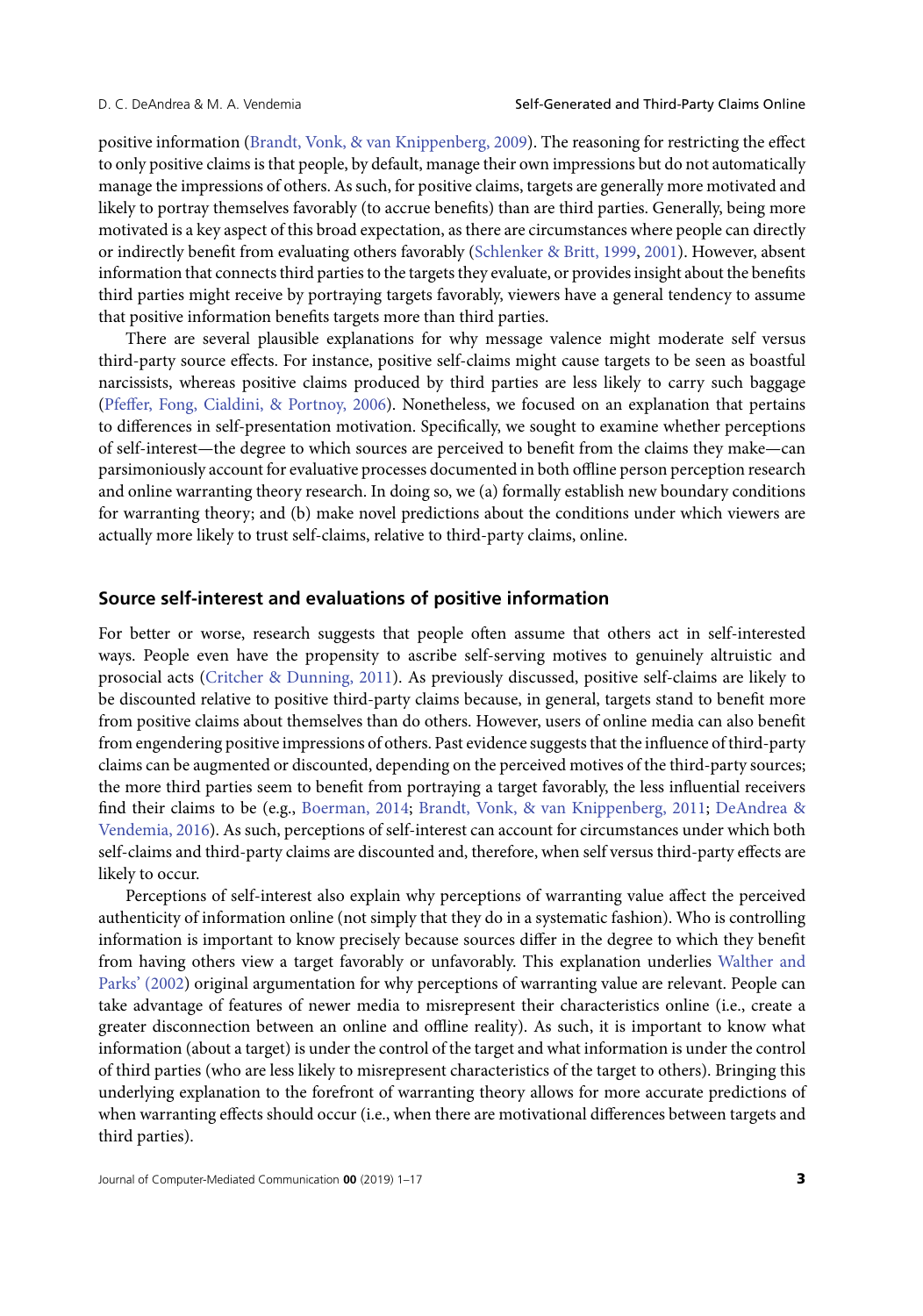Beyond establishing why third-party claims (which are high in warranting value) might not always be more influential than self-claims (i.e., when third parties benefit from portraying targets favorably), this explanation explicitly clarifies why researchers have been able to extend the warranting principle beyond its original scope. Warranting value was originally defined as the degree to which individuals control or manipulate information about themselves*.* However, the definition has been expanded to account for perceived control over not just self-claims, but any claim that benefits the target (i.e., the degree to which individuals control or manipulate information that benefits themselves; see [Lew & Walther, 2017\)](#page-17-7). For instance, a recent study demonstrated that people discount positive third-party reviews about a business (not the business owner) when the reviews appear on the business owner's own website, relative to when the same reviews, written by the same people, [appear on a website that the business owner does not control \(DeAndrea, Van Der Heide, Vendemia,](#page-16-7) & Vang, 2018).

The following formally summarizes the previous arguments pertaining to how perceptions of selfinterest and warranting value combine to affect the evaluation of positive information online. All things being equal, people tend to view third-party claims as more authentic than target-generated information when: (a) target claims are positive (and viewed as benefiting the target); (b) positive thirdparty information is not controlled or manipulated by the target; and (c) third-party information is not produced by individuals who are perceived to benefit by creating positive impressions of the target.

#### **Source self-interest and evaluations of negative information**

Unlike positive self-claims, negative self-claims are less likely to be viewed as self-benefiting. If perceptions of self-interest explain (at least partially) why people view positive information about a target as less authentic the more the target controls the information, we should expect people to react differently to negative self-claims that are not perceived as self-benefiting. Why should viewers discount negative self-claims when they believe that the targets do not benefit from making the negative statements about themselves? It is possible, however, for targets to benefit from engendering beliefs in others that they have negative attributes [\(Leary, Allen, & Terry, 2011\)](#page-17-8). For instance, people employ many different methods to instill perceptions in others that they are incompetent or lack some seemingly positive quality because it is to their advantage to do so; it might help them get out of work, lull a competitor into complacency, or sever an unwanted relationship (see [McLuhan, Pawluch, Shaffir, & Haas, 2014\)](#page-17-9). However, such tactics can be risky, as they might cause collateral damage [\(Leary et al., 2011\)](#page-17-8), especially if they are enacted through highly visible and more permanent channels online. When viewers believe that targets do not benefit from sharing negative information about themselves, viewers have less reason to discount the authenticity of their claims. We expected viewers to be more likely to believe negative self-claims (that are low in warranting value) when the negative claims are not seen as benefiting the target. This expectation specifies a boundary condition of the warranting principle wherein information is viewed as authentic despite having a low degree of warranting value (i.e., a target has control over negative information and viewers do not believe sharing the information benefits the target).

Relative to negative self-claims, viewers might be more inclined to believe that negative third-party claims do actually benefit the third parties who make them. For instance, third parties who post negative comments or reviews online about a target might not be trusted because they can be viewed as having "an axe to grind" [\(Metzger, Flanagin, & Medders, 2010\)](#page-17-10). In many online settings, users are able to anonymously or pseudonymously assail others with little fear of repercussion. Conversely, it would take a truly Machiavellian scheme to benefit from anonymous self-slander. In short, third parties might derogate targets online for a variety of reasons: they might find trolling behavior amusing, they might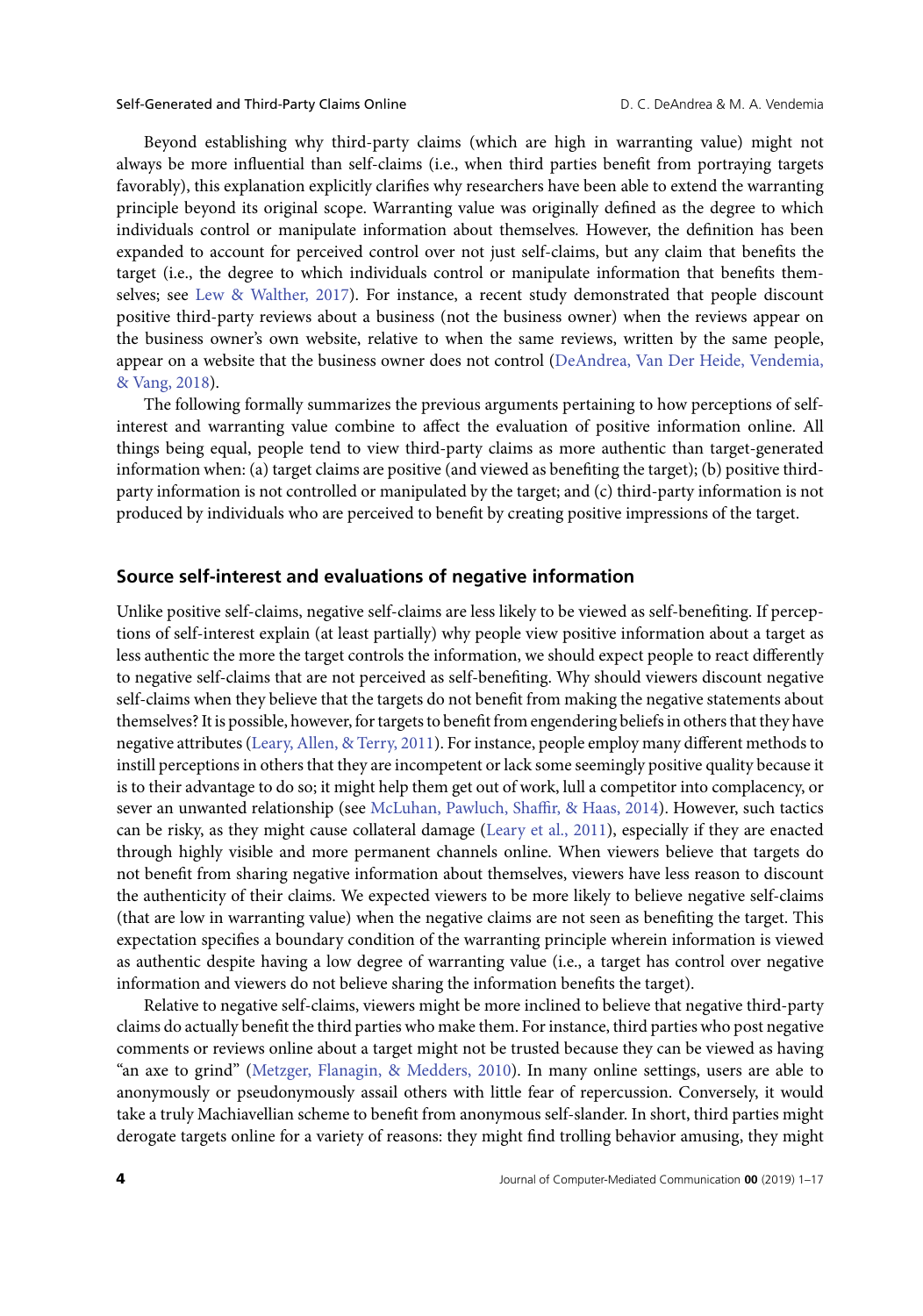be seeking revenge against the target in response to a perceived slight or injustice, or they might seek to reap some economic or social advantage by having others think less of a target.

There are, of course, circumstances wherein viewers might not believe that third parties benefit from making negative claims online about a target. For instance, people might interpret a negative online review as simply the honest feedback of a fellow consumer. However, the more viewers believe that third parties personally benefit from instilling negative impressions of a target to other viewers, the more likely they are to discount the third-party claims, even (or perhaps especially) when those thirdparty claims are high in warranting value. Again, this expectation specifies a boundary condition of the warranting principle wherein information is not viewed as authentic despite having a high degree of warranting value (i.e., a target does not have control over negative third-party information but viewers believe that the third-party benefits from sharing negative information about the target).

To begin testing how perceptions of self-interest relate to predictions outlined by warranting theory, our work examined how source type (self vs. third-party) and message valence (positive or negative) can interact to affect the evaluation of information online. In the context of our experiments, the self/target source is a business owner, whereas the third-party source is the owner of a similar (yet different) business. Under such circumstances, we anticipated that:

H1: (a) People will view a positive claim about the target as benefiting the target more than the third-party. (b) Conversely, a negative claim about the target will be viewed as benefiting the third-party more than the target, as the third-party can be seen as a competitor of the target.

As such, we expected the message source (self vs. third-party) to interact with message valence (positive or negative) to affect how people viewed the degree to which the claim benefited the source and, thus, how accurate they found the claim and how trustworthy they found the source. Specifically, when a claim about a target was positive, we expected viewers to believe the claim benefited the target more than the third-party.

H2: For positive claims, participants will evaluate (a) the third-party claim to be more accurate and (b) the third-party to be more trustworthy, and (c) the third-party claim will be more influential (i.e., lead to a more positive evaluation), relative to the target claim.

Conversely, when a claim about a target is negative, we expected viewers to believe the claim benefited the target less than the third-party.

H3: For negative claims, participants will evaluate (a) the target claim to be more accurate and (b) the target to be more trustworthy, and (c) the target claim will be more influential (i.e., will lead to a more negative evaluation) than the third-party claim.

Above, we hypothesize that, under certain conditions, the source and valence of a message will interact to affect perceptions of self-interest, which will affect three separate outcomes: perceived message accuracy, perceived source trustworthiness, and the evaluation of a target. However, it is not clear from past warranting theory research if the warranting value of a claim affects the evaluation of a target because the claim is perceived to be more/less accurate and/or because the source is perceived to be more/less trustworthy. Further, researchers have not formally established what role, if any, perceptions of self-interest play in such warranting processes. Based on reviewer and editor feedback, we proposed and tested the following research questions:

RQ1: Do the source and valence of a message interact to affect perceptions of self-interest, which influence perceptions of message accuracy, to ultimately affect evaluations of a target?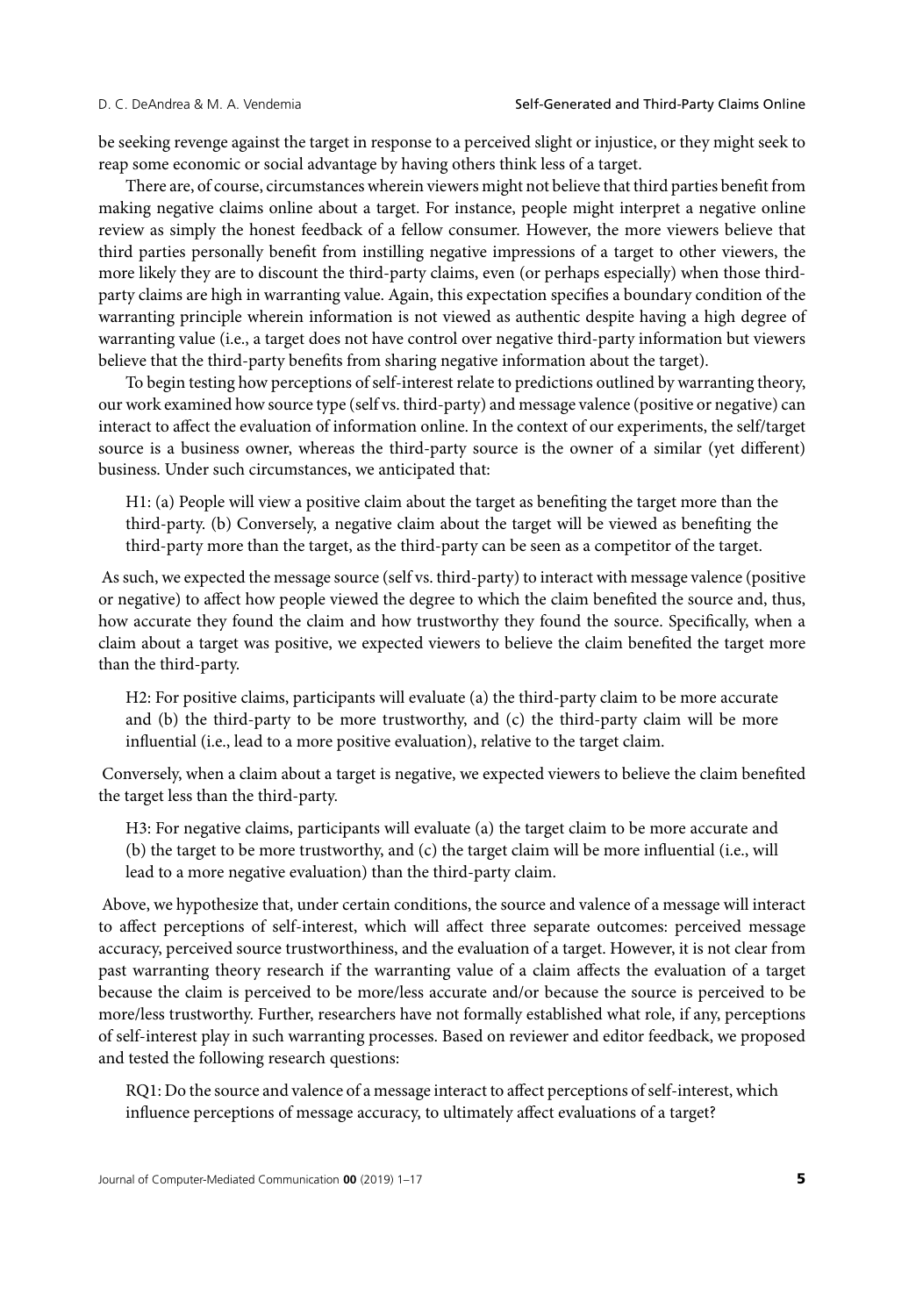RQ2: Do the source and valence of a message interact to affect perceptions of self-interest, which influence perceptions of source trustworthiness, to ultimately affect evaluations of a target?

#### **Study 1**

#### **Method**

#### *Research design overview*

A 2 (message valence)  $\times$  2 (message source) online experiment was conducted where participants  $(N = 167)$  read an online news article about a new business. Participants were randomly assigned to one of four experimental conditions that varied the valence (positive or negative) of a claim about the new business and who produced the quote: the business owner (self) or a nearby business owner (thirdparty).

#### *Participants*

The sample consisted of 167 students from a large Midwestern university in the United States, who received course credit in exchange for their participation. Participants ranged from ages 18 to 37  $(M = 20.11, SD = 2.14)$  and identified as White/Caucasian ( $n = 117$ ), Black/African American ( $n = 18$ ), Asian/Asian American/Pacific Islander (*n* = 17), Latina/o/Hispanic (*n* = 3), Multiracial (*n* = 8), or Other  $(n = 4)$ . More participants identified as female (66.5%) than male (33.5%).

#### *Stimuli and measures*

Across all conditions, participants viewed a brief online news article from a fictitious website called <LocalBites.com> about a new restaurant. The post described the restaurant's menu and location, provided a picture of the inside of the restaurant, and included a quote about how successful the business had been in its first month since opening. See Figures 1 and 2 in the Supporting Information for sample stimuli. The message source factor was manipulated by varying who provided a quote in the article about the restaurant. In one condition, the restaurant owner provided a quote about the success of his own business. In the other condition, the owner of a nearby restaurant provided a quote about the success of the new business in town. We were careful never to refer to the third-party source as either a rival/competitor or as a business partner/acquaintance/friend. The name of the message source and all other information was held constant across conditions. Hereafter, we refer to the two sources as the "restaurant owner" and the "nearby business owner." The message valence factor was manipulated through the quote about the restaurant's success in its first month of business. In the positive conditions, the quote indicated that the restaurant exceeded expectations in its first month of business. In the negative conditions, the quote indicated the restaurant struggled in its first month of business.

#### *Message accuracy*

Perceived message accuracy was measured with six items on 7-point scales. The stem read "The quote about how the restaurant is doing is *...*" and included the following bipolar adjectives: unbelievable/believable, not convincing/convincing, not credible/credible, inaccurate/accurate, false/true, and incorrect/correct ( $\alpha$  = .95).

#### *Source trustworthiness*

[Perceived source trustworthiness was measured with six items on 7-point scales \(McCroskey & Teven,](#page-17-11) 1999). Participants rated the trustworthiness of the source using the following bipolar adjectives: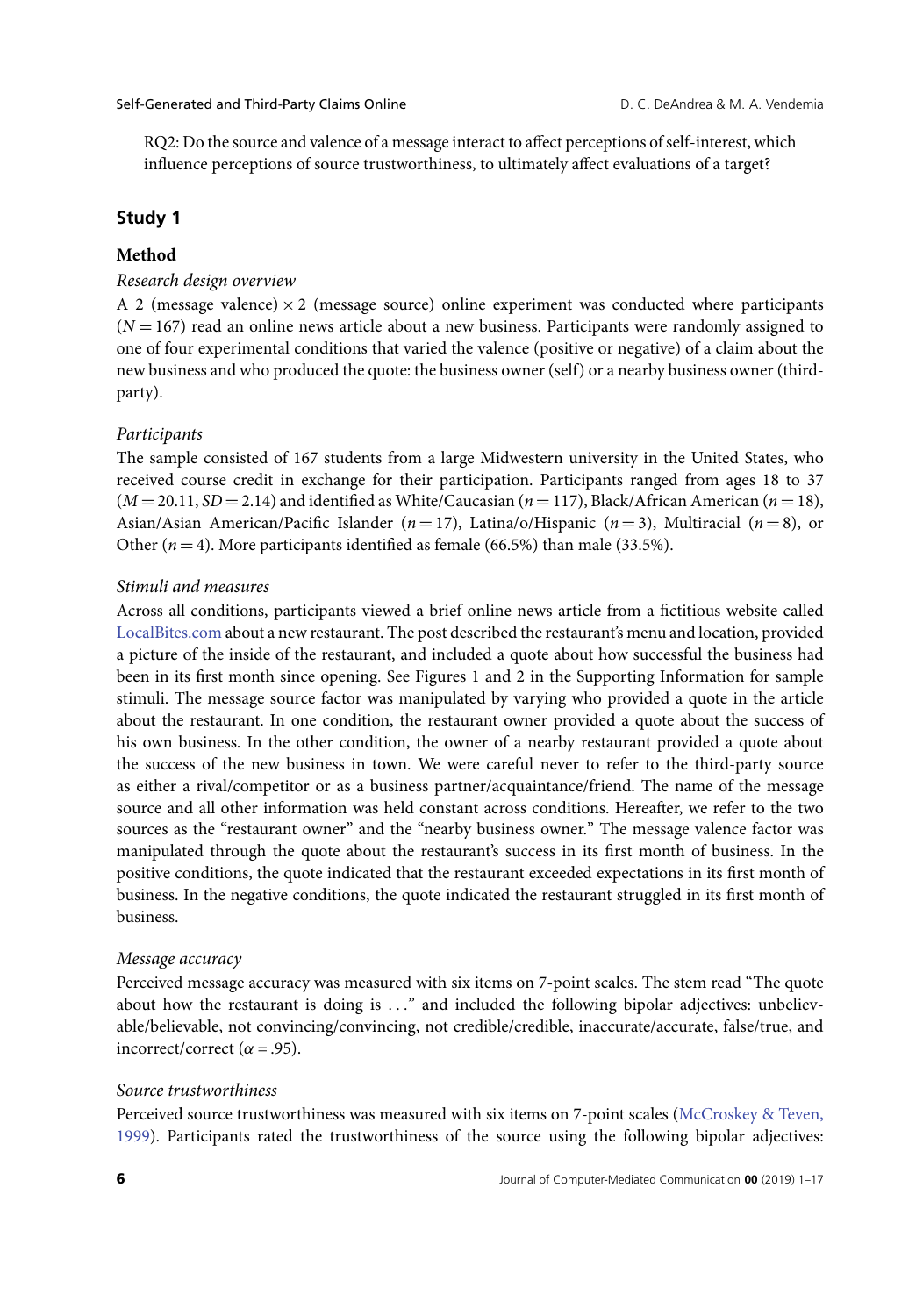dishonest/honest, untrustworthy/trustworthy, dishonorable/honorable, immoral/moral, unethical/ethical, and phony/genuine ( $\alpha$  = .98). We examined both message accuracy and source trustworthiness as outcomes in an attempt to be thorough. We recognize that although perceived message accuracy and source trustworthiness differ conceptually, they are likely to be correlated. Indeed, perceived message accuracy and perceived source trustworthiness were highly correlated  $(r = .86)$ .

#### *Message source self-interest*

The perceived self-interest of the message source was assessed with a single item on a 7-point scale (1 = strongly disagree; 7 = strongly agree). The item read: "The [source] benefits from the claim he made about the new restaurant."

#### *Restaurant rating*

How participants evaluated the restaurant was measured with three items on  $7$ -point scales ( $1 =$ strongly disagree; 7 = strongly agree). Specifically, the items assessed the degree to which the participants perceived the restaurant to be excelling as a local business, well managed, and successful ( $\alpha$  = .88).

#### *Manipulation check*

Participants were asked to correctly identify the message source who was quoted in the online article. Three options were provided: the correct source and two incorrect options. There were 129 participants who correctly identified the source and 38 participants who did not. Participants who responded incorrectly were removed from subsequent analyses. Those who responded correctly did not significantly differ from those who responded incorrectly in any demographic category (age, sex, race) or in how they responded to any of the outcome variables reported below (*p*-values .277 to .861). The final sample included 86 females (43 males), who identified as White/Caucasian (*n* = 97), Black/African American (*n* = 13), Asian/Asian American/Pacific Islander (*n* = 7), Latina/o/Hispanic (*n* = 2), Multiracial (*n* = 7), or Other (*n* = 3) and ranged in age from 18 to 37 (*M* = 20.15, *SD* = 2.29).

#### **Results**

Our analysis plan included three steps. First, we conducted a two-way analysis of variance (ANOVA) to examine whether the message source factor and message valence factor interacted to affect perceptions of message source self-interest as anticipated (H1). Next, because we predicted that the message source and message valence factors would interact to affect perceptions of self-interest and, in turn, the outcome variables, we provided formal tests of moderated mediation for each outcome variable: message accuracy (H2a and H3a), source trustworthiness (H2b and H3b), and restaurant ratings (H2c and H3c). This approach allowed us to directly include the self-interest measure in the causal model and test the predicted relationships. Finally, we estimated conditional, serial mediation paths to explore whether perceived message accuracy (RQ1) or perceived source trustworthiness (RQ2) mediated the effect of perceived self-interest on restaurant ratings. See Tables 1 and 2 in the Supporting Information for a zero-order correlation matrix and means and standard deviations for each variable by condition.

First, we examined whether the message source factor interacted with the message valence factor to affect perceptions of self-interest as expected (H1). A two-way ANOVA indicated a significant interaction effect  $(F[1, 125] = 173.72; p < .001; \eta^2 = .55)$  and no main effects. A Tukey HSD post hoc comparison test indicated that when the claim was positive, participants thought the claim benefited the restaurant owner ( $M = 6.29$ ,  $SD = 0.84$ ) significantly more than the nearby business owner ( $M = 3.36$ ,  $SD = 1.79$ ;  $p < .001$ ), supporting H1a. In contrast, when the claim was negative, participants thought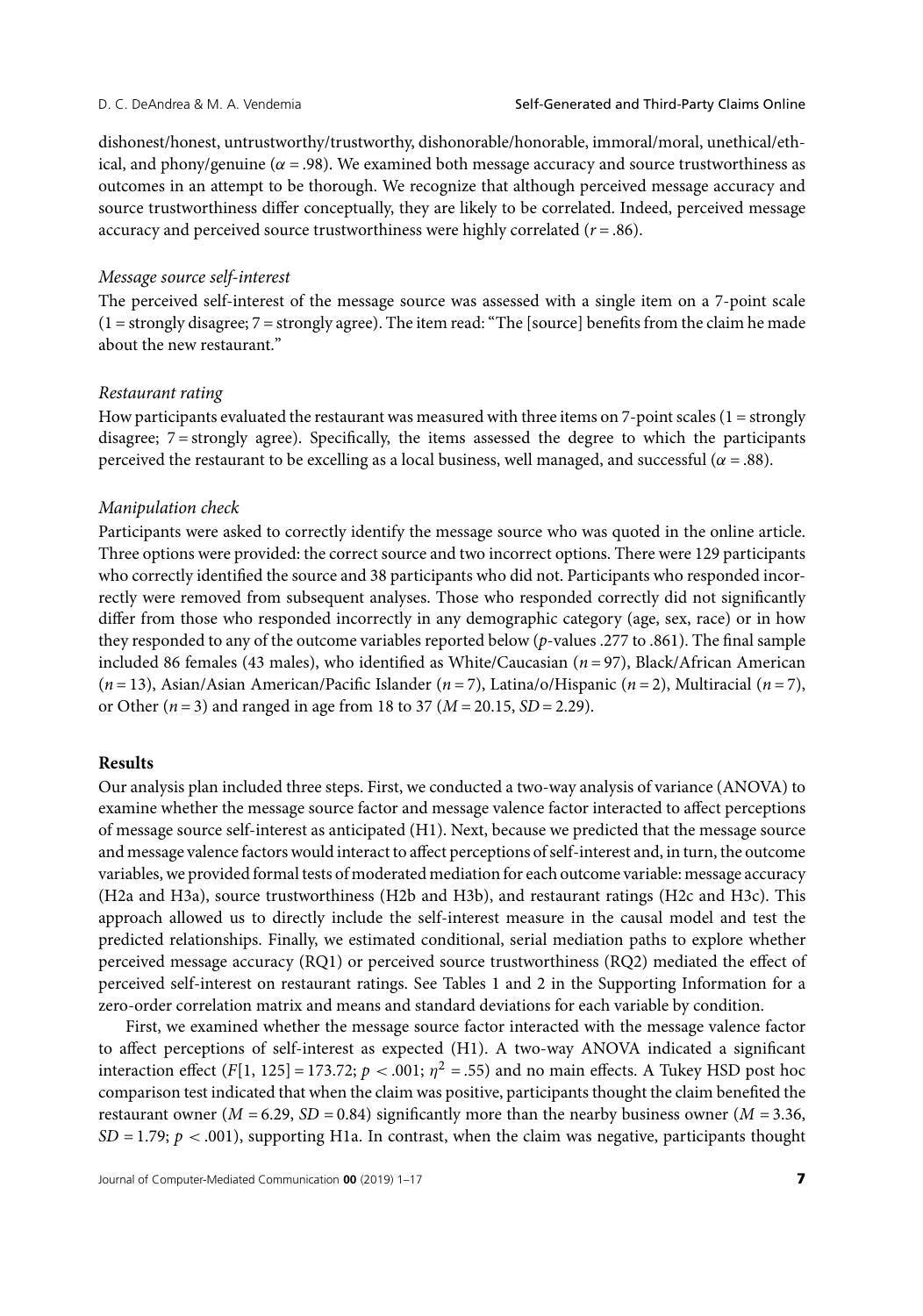the claim benefited the nearby business owner  $(M = 6.21, SD = 0.98)$  more than the restaurant owner  $(M = 2.95, SD = 1.52; p < .001)$ , supporting H1b.

Testing H2a and H3a, we examined whether the message source  $(X =$  independent variable) and message valence factors (W = moderator) interacted to affect perceptions of self-interest (M = mediator) and, in turn, the perceived message accuracy  $(Y =$  dependent variable). Model 7 in PROCESS v3.2 [\(Hayes, 2017\)](#page-16-8) was used to estimate the conditional, indirect effects. The formal test of moderated mediation was significant (point estimate  $= 1.40$ , 95% CI [0.71, 2.10]). The direction of the significant, indirect effects changed depending on whether the message valence condition was positive (point estimate = 0.66, 95% CI [0.31, 1.07]), supporting H2a, or was negative (point estimate =  $-0.74$ , 95% CI  $[-1.09, -0.39]$ , supporting H3a.

Next, to test H2b and H3b, we examined whether the message source (X) and message valence factor (W) interacted to affect perceptions of self-interest (M) and, in turn, perceived source trustworthiness (Y). Model 7 of PROCESS v3.2 [\(Hayes, 2017\)](#page-16-8) was used to estimate the conditional, indirect effects. The test of moderated mediation was significant (point estimate = 1.70, 95% CI [1.00, 2.43]). The direction of the significant, indirect effects changed depending on whether the message valence condition was positive (point estimate = 0.80, 95% CI [0.44, 1.23]), supporting H2b, or was negative (point estimate =  $-0.89$ , 95% CI [ $-1.28$ ,  $-0.54$ ]), supporting H3b.

To test our final hypotheses (H2c and H3c), we examined whether the message source (X) and message valence factor (W) interacted to affect perceptions of self-interest (M) and, in turn, the restaurant ratings (Y). We used a modified version of Model 7 of PROCESS v3.2 [\(Hayes, 2017\)](#page-16-8) to estimate the conditional, indirect effects (see Figure 3 in the Supporting Information for a visual depiction). A custom command (/wmatrix 1, 0, 1) allowed the message valence factor to moderate both the X/M relationship and the M/Y relationship. The latter moderation was required because, when the message valence was negative, greater perceived source self-interest was predicted to lead to higher restaurant ratings (i.e., viewers would discount the negative claim), whereas when the message valence was positive, greater perceived source self-interest was expected to lead to lower restaurant ratings (i.e., viewers would discount the positive claim). The test of moderated mediation was significant (point estimate =  $-0.64$ , 95% CI [ $-1.10$ ,  $-0.16$ ]). When the message valence was positive (point estimate =  $-0.09$ , 95% CI [ $-0.55$ , 0.43]), the message source factor did not significantly affect the restaurant rating through perceived source self-interest; support was not obtained for H2c. However, when the message valence was negative (point estimate  $= 0.55$ , 95% CI [0.05, 1.01]), the message source factor did significantly affect the restaurant rating through perceived source self-interest; the restaurant was rated lower when the negative claim was produced by the restaurant owner, relative to the nearby business owner, and this effect was mediated by perceived source self-interest, supporting H3c.

Finally, we explored whether conditional, serial mediation occurred. Beginning with RQ1, we tested whether the message source (X) and message valence factors (W) interacted to affect perceptions of self-interest (M1), which in turn affected perceived message accuracy (M2) and, thus, how the restaurant was rated (Y). We used a modified version of Model 83 of PROCESS v3.2 [\(Hayes, 2017\)](#page-16-8) to estimate the conditional, serial indirect effects (see Figure 4 in the Supporting Information for a visual depiction). A custom command (/wmatrix 1,0,0,0,0,1) allowed message valence to also moderate the perceived message accuracy and restaurant rating relationship (M2/Y). When the message valence was negative, greater perceived message accuracy was expected to lead to lower ratings; when the message valence was positive, greater perceived message accuracy was expected to lead to higher ratings.

The test of moderated mediation was not significant (point estimate = 0.19, 95% CI [−0.001, 0.45]). When the message valence was positive (point estimate  $= 0.31$ , 95% CI [0.13, 0.55]), the serial indirect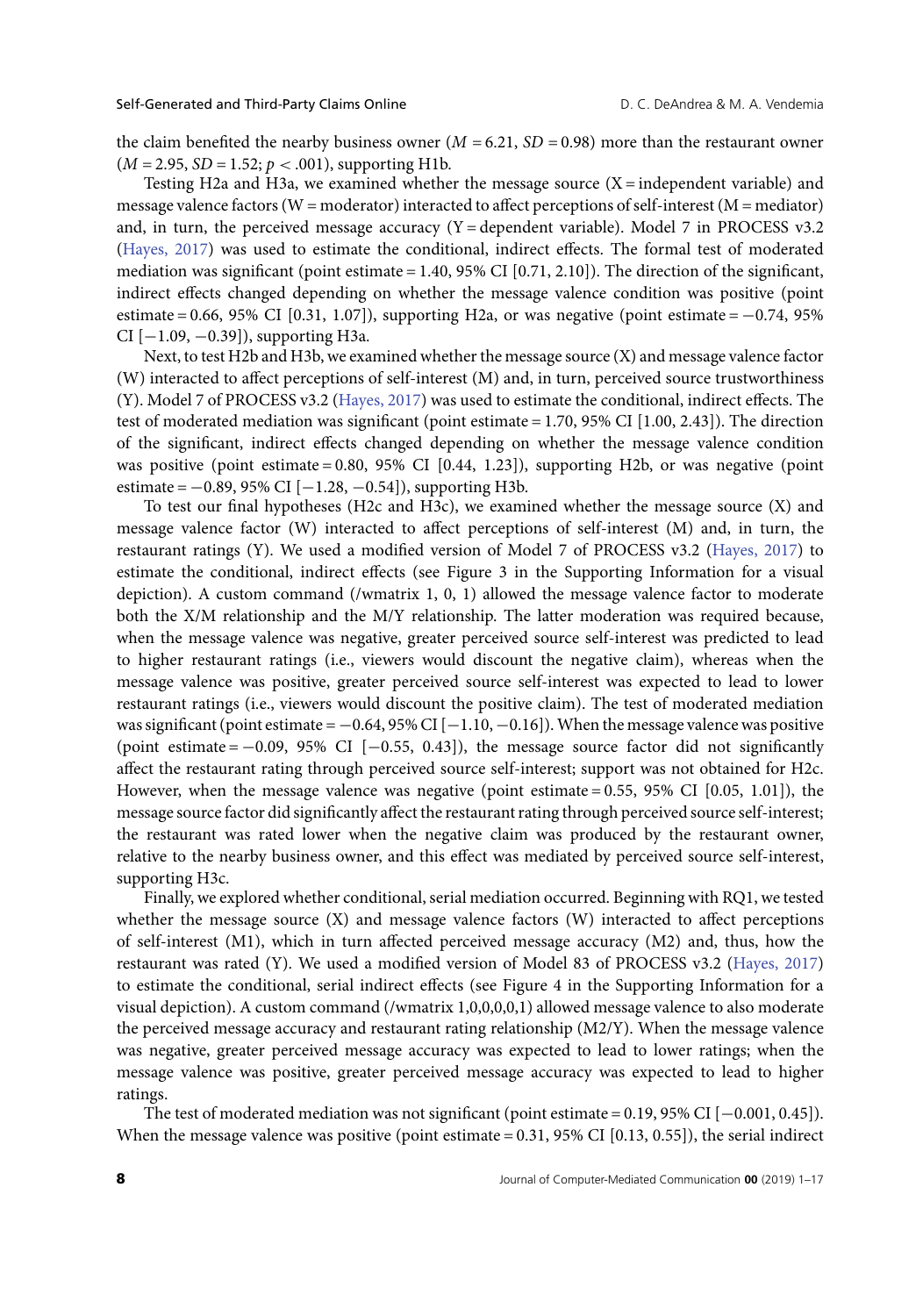effect was significant. Greater perceived message accuracy, influenced by perceptions of self-interest, led to higher restaurant ratings. When the message valence was negative (point estimate = 0.12, 95% CI [−0.05, 0.32]), the serial indirect effect was not significant. In sum, for the positive message valence condition, we found a significant, serial indirect effect, whereas for the negative valence condition, the serial indirect effect was not significant.

We repeated the above analyses, replacing perceived message accuracy with perceived source trustworthiness (RQ2), again using a modified version of Model 83 of PROCESS v3.2 [\(Hayes, 2017\)](#page-16-8) to estimate the conditional, serial indirect effects. Specifically, we tested whether the message source (X) and message valence factors (W) interacted to affect perceptions of self-interest (M1), which in turn affected perceived source trustworthiness (M2) and, thus, how the restaurant was rated (Y). The test of moderated mediation was not significant (point estimate = 0.20, 95% CI [−0.01, 0.48]). When the message valence was positive (point estimate  $= 0.36$ , 95% CI [0.17, 0.62]), the serial indirect effect was significant. When the message valence was negative (point estimate = 0.15, 95% CI [−0.02, 0.36]), the serial indirect effect was not significant. In sum, for the positive message condition, we found a significant, serial indirect effect, whereas for the negative valence condition, the serial indirect effect was not significant. Complete results of all PROCESS analyses are provided in Tables 3–7 in the Supporting Information.

#### **Discussion**

The results indicate that viewers evaluated a negative self-claim made by a target as more accurate, found the target more trustworthy, and rated the restaurant more negatively, relative to when a third-party made the same negative claim. Conversely, viewers evaluated a positive claim made by a third-party as more accurate and found the third-party more trustworthy, relative to when the target made the same positive claim. However, perceptions of self-interest did not directly affect the restaurant rating in the positive condition. The serial mediation models did indicate that, in the positive claim condition, perceptions of self-interest affected perceived message accuracy and perceived source trustworthiness and, ultimately, the restaurant rating. Overall, these findings identify a boundary condition for warranting theory (i.e., when self-claims are perceived to be more accurate and influential than third-party claims) and specify a mechanism for why perceptions of warranting value matter.

#### **Limitations**

Our experiment was not without limitations. Notably, it was assumed that participants would view the third-party claims to have a higher degree of warranting value than the target claims. However, perceptions of warranting value were not measured. As such, it is unclear to what degree the warranting principle was falsified in the negative claim condition. We also used a college sample that can call into question the validity and generalizability of the findings [\(Peterson & Merunka, 2014\)](#page-17-12). To mitigate these limitations, we replicated our experiment with a more diverse sample and formally measured perceptions of warranting value.

#### **Study 2**

#### **Method**

We conducted a direct replication of Study 1; the stimuli did not change from Study 1 to Study 2. However, we obtained a more diverse sample of participants from Survey Sampling International. We also added and modified some measures as described below.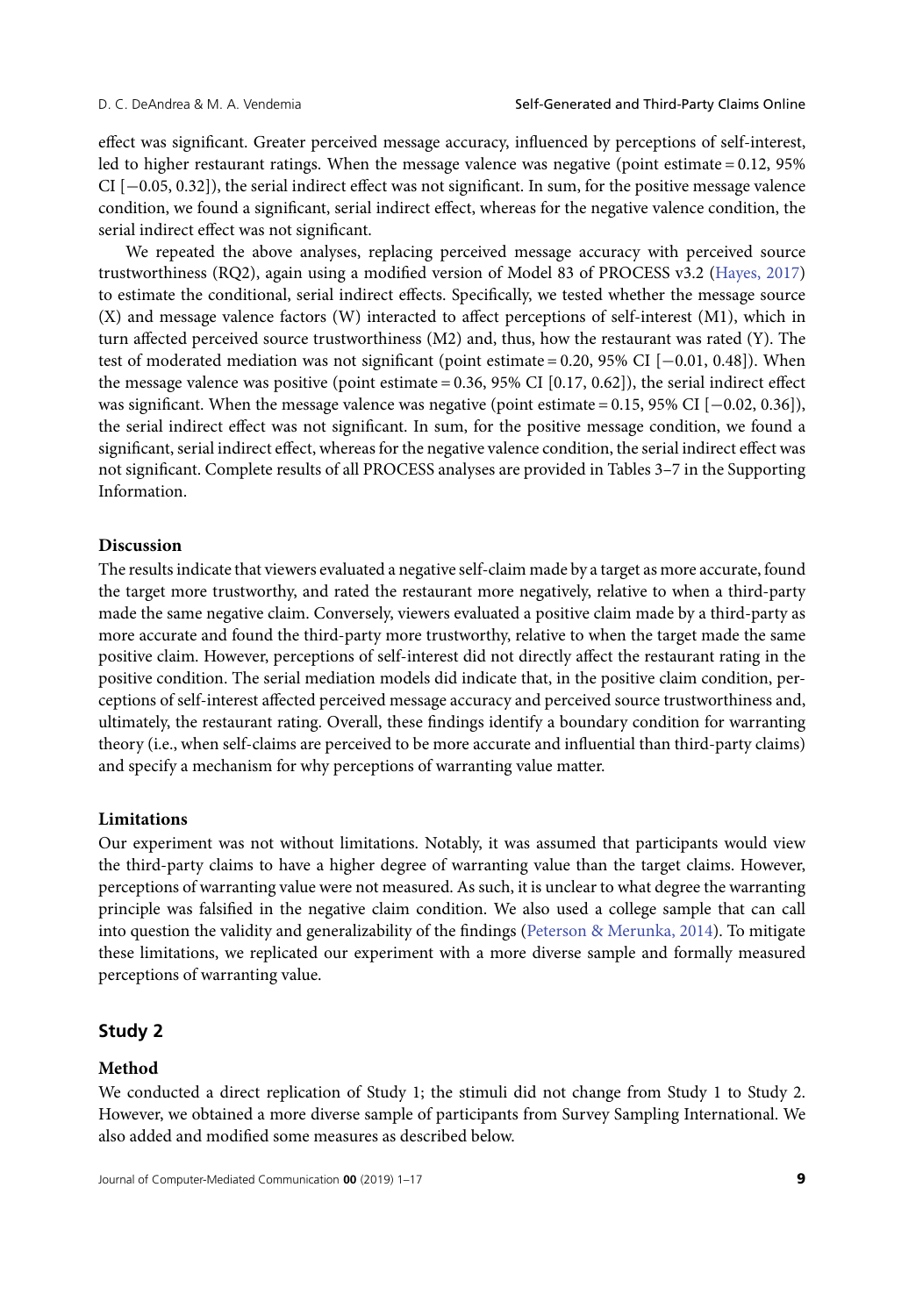In an effort to improve our measurement of message accuracy and source trustworthiness, we made some modifications. We reduced our message accuracy variable from six items to three items, keeping the items that focused more on (perceived) objective accuracy (i.e., inaccurate/accurate; false/true; incorrect/correct) and removing the items that were more subjective (e.g., unbelievable/ believable). We also replaced the [McCroskey and Teven \(1999\)](#page-17-11) source trustworthiness scale with the [Ohanian \(1990\)](#page-17-13) source trustworthiness measure. The two scales contain several identical items; however, the non-redundant items in the former scale (e.g., phony/genuine) appear less applicable to the context of our study than the unique items in the latter scale (e.g., undependable/dependable). Our aim was to improve the face validity of the accuracy and trustworthiness measures while creating a clearer distinction between the two constructs. The updated message accuracy measure ( $\alpha = .96$ ) and the Ohanian trustworthiness scale ( $\alpha$  = .95) were reliable, as was the unchanged restaurant rating measure (*α* = .97).

We also included the general warranting value scale [\(DeAndrea & Carpenter, 2018\)](#page-16-9) to formally assess the perceived warranting value of the source claim. The measure includes four items, measured on 7-point scales that range from very unlikely to very likely. In addition to the original items that assess the perceived likelihood that the target manipulated, influenced, controlled, or shaped the information appearing online, to be robust we also included an item that assessed the likelihood that the target produced the information appearing online ( $\alpha$  = .95). The additional item we included correlated highly with the original four items ( $r$ 's = .65 to .83), had a strong factor loading (.90), and dropping the item would, if anything, have minimally reduced the reliability of the scale ( $\alpha$  = .94 if item dropped).

We also included a manipulation check for our valence induction. We averaged  $(r = .91)$  the single item used by [Lee and Koo \(2012\)](#page-17-14) and the single item used by [Scott and Ravenscroft \(2017\)](#page-17-2), with the former measuring the perceived success of the business  $(1 =$  unsuccessful;  $7 =$  successful) and the latter measuring the perceived positivity of the claim  $(1 =$  negative;  $7 =$  positive). As intended, the positive claim  $(M = 6.55, SD = 0.89)$  was rated significantly higher than the negative claim  $(M = 3.24, SD = 1.44;$  $F[1, 224] = 430.14; p < .001; \eta^2 = .66$ .

We also included a validated attention check [\(Berinsky, Margolis, & Sances, 2014\)](#page-16-10). Survey Sampling International provided us with a sample of participants who all successfully passed the attention check. As in Study 1, we included a manipulation check to ensure that participants correctly recognized the source of the claim. In Study 2, we included two additional incorrect response options (one correct option and four incorrect options) and also the option to indicate, "I do not remember." Of the 270 participants, 226 passed (83.7%), 38 failed (14.1%), and 6 indicated that they did not remember (2.2%). The analyses only include the 226 participants who responded correctly.

The final sample included 108 females, 113 males, 3 participants who chose "other," and 2 participants who chose not to report their sex. The participants ranged in age from 22 to 85 ( $M = 52.21$ , *SD* = 13.35) and identified as White/Caucasian (*n* = 166), Black/African American (*n* = 25), Asian/Asian American/Pacific Islander (*n* = 9), Latina/o/Hispanic (*n* = 13), Multiracial (*n* = 7), or Other (*n* = 4), with two participants choosing not to respond. Participants who passed the manipulation check did not differ from those who responded incorrectly in any demographic category (*p*-values = .31 to .86) or in how they responded to any of the outcome variables reported below (*p*-values *=* .07 to .76). See Tables 8 and 9 in the Supporting Information for a zero-order correlation matrix and means and standard deviations for each variable by condition*.*

#### **Results**

Our core analysis plan mirrored the approach used in Study 1. However, we first examined an unchecked assumption from Study 1 regarding whether third-party claims had a higher degree of perceived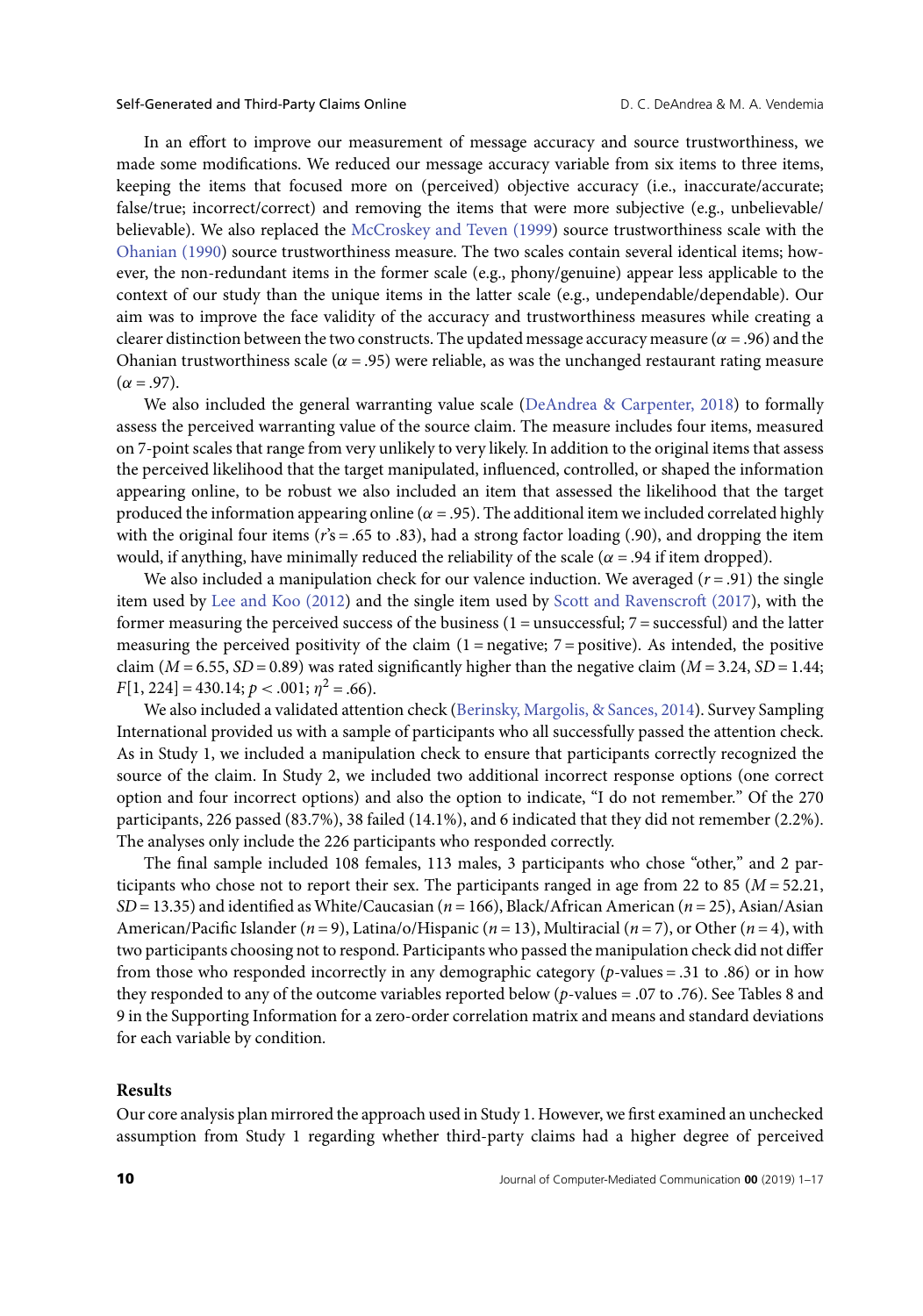warranting value than self-claims. To test this assumption, we conducted a two-way ANOVA with message source and message valence as independent variables and perceived warranting value as the dependent variable. As expected, there was a main effect of message source on perceptions of warranting value, such that third-party claims ( $M = 5.21$ ,  $SD = 1.73$ ), regardless of their valence, had a greater degree of perceived warranting value than self-claims (*M* = 2.92, *SD* = 1.24; *F*[1, 220] = 134.98; *p <* .001;  $\eta^2$  = .35). Interestingly, valence also significantly affected perceptions of warranting value, such that negative claims ( $M = 4.49$ ,  $SD = 1.87$ ) had greater warranting value than positive claims ( $M = 3.53$ , *SD* = 1.77; *F*[1, 220] = 18.49; *p* < .001;  $\eta^2$  = .05). There was not a significant interaction (*F*[1, 220] = .21;  $p = .650; \eta^2 = .001$ ).

We first examined whether the message source factor interacted with the message valence factor to affect perceptions of self-interest (H1). A two-way ANOVA indicated a significant interaction effect  $(F[1, 222] = 107.33; p < .001; \eta^2 = .32)$  and no main effects. A Tukey HSD post hoc comparison test indicated that when the claim was positive, participants thought the claim benefited the restaurant owner  $(M = 6.07, SD = 1.15)$  significantly more than the nearby business owner  $(M = 3.67, SD = 1.69;$ *p <* .001), supporting H1a. In contrast, when the claim was negative, participants thought that the claim benefited the nearby business owner (*M* = 5.38, *SD* = 1.24) more than the restaurant owner (*M* = 3.68,  $SD = 1.80$ ;  $p < .001$ ), supporting H1b.

Next, we tested our predictions (H2a and H3a) that perceptions of self-interest would mediate the effect of the experimental factors on the outcome of perceived message accuracy. Model 7 of PROCESS v3.2 [\(Hayes, 2017\)](#page-16-8) was used to estimate the conditional indirect effects. The formal test of moderated mediation was significant (point estimate = 0.50, 95% CI [0.09, 0.96]). The direction of the significant, indirect effects changed depending on whether the message valence condition was positive (point estimate = 0.29, 95% CI [0.05, 0.56]), supporting H2a, or was negative (point estimate =  $-0.21$ , 95% CI [−0.42, −0.03]), supporting H3a.

Then, we tested our predictions (H2b and H3b) that perceptions of self-interest would mediate the effect of the experimental factors on the outcome of perceived source trustworthiness. The formal test of moderated mediation was significant (point estimate = 0.67, 95% CI [0.22, 1.17]). The direction of the significant, indirect effects changed depending on whether the message valence condition was positive (point estimate = 0.39, 95% CI [0.13, 0.69]), supporting H2b, or was negative (point estimate =  $-0.28$ , 95% CI [−0.52, −0.09]), supporting H3b.

Next, we tested our predictions (H2c and H3c) that perceptions of self-interest would mediate the effect of the experimental factors on the restaurant rating. We used a modified version of Model 7 of PROCESS v3.2 [\(Hayes, 2017\)](#page-16-8) to estimate the conditional, indirect effects (/wmatrix 1, 0, 1). The test of moderated mediation was significant (point estimate =  $-0.59$ , 95% CI [ $-0.95$ ,  $-0.19$ ]). When the message valence was positive (point estimate = −0.31, 95% CI [−0.62, 0.04]), the message source factor did not significantly affect the restaurant rating through perceived source self-interest; support was not obtained for H2c. However, when the message valence was negative (point estimate = 0.28, 95% CI [0.02, 0.54]), the message source factor did significantly affect the restaurant rating through perceived source self-interest; the restaurant was rated lower when the negative claim was produced by the restaurant owner, relative to the nearby business owner, and this effect was mediated by perceived source selfinterest, supporting H3c.

Finally, we explored whether conditional, serial mediation occurred. Beginning with RQ1, we tested whether the message source (X) and message valence factors (W) interacted to affect perceptions of self-interest (M1), which in turn affected perceived message accuracy (M2) and, thus, how the restaurant was rated (Y). We used a modified version of Model 83 of PROCESS v3.2 [\(Hayes, 2017\)](#page-16-8) to estimate the conditional, serial indirect effects (/wmatrix 1,0,0,0,0,1). The test of moderated mediation was significant (point estimate = 0.20, 95% CI [0.03, 0.40]). When the message valence was positive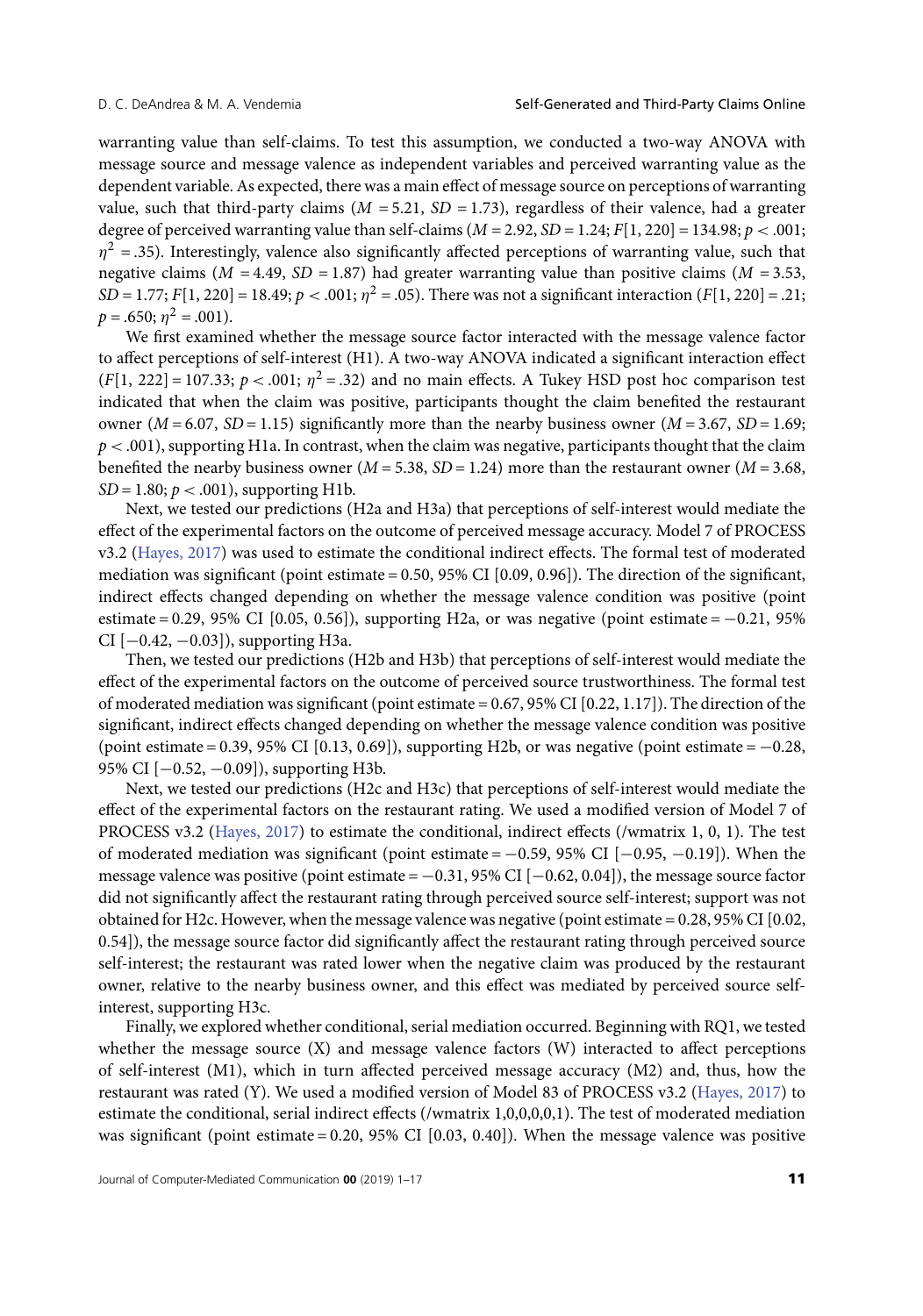#### Self-Generated and Third-Party Claims Online **D. C. DeAndrea & M. A. Vendemia**

(point estimate =  $0.18$ , 95% CI [ $0.03$ ,  $0.35$ ]), the serial indirect effect was significant. When the message valence was negative (point estimate =  $-0.03$ , 95% CI [ $-0.08$ , 0.001]), the serial indirect effect was not significant.

We repeated the above analyses, replacing perceived message accuracy with perceived source trustworthiness (RQ2). The formal test of moderated mediation was significant (point estimate = 0.33, 95% CI [0.11, 0.59]). When the message valence was positive (point estimate = 0.27, 95% CI [0.09, 0.49]), the serial indirect effect was significant. When the message valence was negative (point estimate  $= -0.06$ , 95% CI [−0.13, −0.01]), the serial indirect effect was also significant. Counterintuitively, greater source trustworthiness (i.e., more trust in a source who makes a negative claim) corresponded with higher restaurant ratings. Complete results of all PROCESS analyses are provided in Tables 10–14 in the Supporting Information.

#### **General discussion**

The majority of our results were consistent from Study 1 to Study 2 and supportive of our hypotheses. We observed how the source of a message and the valence of a message can interact to affect perceptions of source self-interest under certain conditions. In the context of our experiment, participants viewed positive claims about a business as benefiting the target (i.e., business owner) more than a third-party (i.e., a neighboring business owner). Conversely, subjects viewed negative claims about the business as benefiting the third-party more than the target. Of primary theoretical concern, differences in perceived self-interest consistently affected how subjects evaluated the accuracy of both positive and negative online messages and the degree to which they found the sources of the messages trustworthy. Furthermore, perceptions of source self-interest directly influenced how participants rated a business in the negative message valence condition. In the positive message condition, perceptions of self-interest did not *directly* affect how subjects evaluated the business. Rather, serial mediation analyses indicated a more indirect effect, such that perceived message accuracy and perceived source trustworthiness mediated the effect of perceived source self-interest on impressions of the business. When the message valence was negative, results of the serial mediation analyses varied from Study 1 to Study 2 and were mostly non-significant.

#### **Theoretical implications**

Our study formally tested an explanation for why perceptions of warranting value influence the evaluation of information online, which has previously only received tertiary consideration. By formally considering how perceptions of warranting value relate to perceptions of self-interest, we are able to increase the explanatory and predictive power of warranting theory. Specifically, when people view third parties as benefiting significantly from a negative claim about a target, third-party claims (high in warranting value) should be viewed as less authentic and influential than negative self-claims (low in warranting value) so long as the negative self-claims are not perceived to benefit the target. This explanation can serve as the basis for predicting when the warranting principle should hold.

Similarly, there are many circumstances wherein third parties might be viewed as benefiting as much or almost as much as targets for portraying targets favorably. The more this is the case, the more we should expect positive third-party claims (high in warranting value) to be discounted, perhaps to the same degree as positive self-claims (lower in warranting value). This explanation might help explain why some past warranting research has found either mixed support for the warranting principle, small effects in support of the warranting principle, or varying degrees of support for the warranting principle,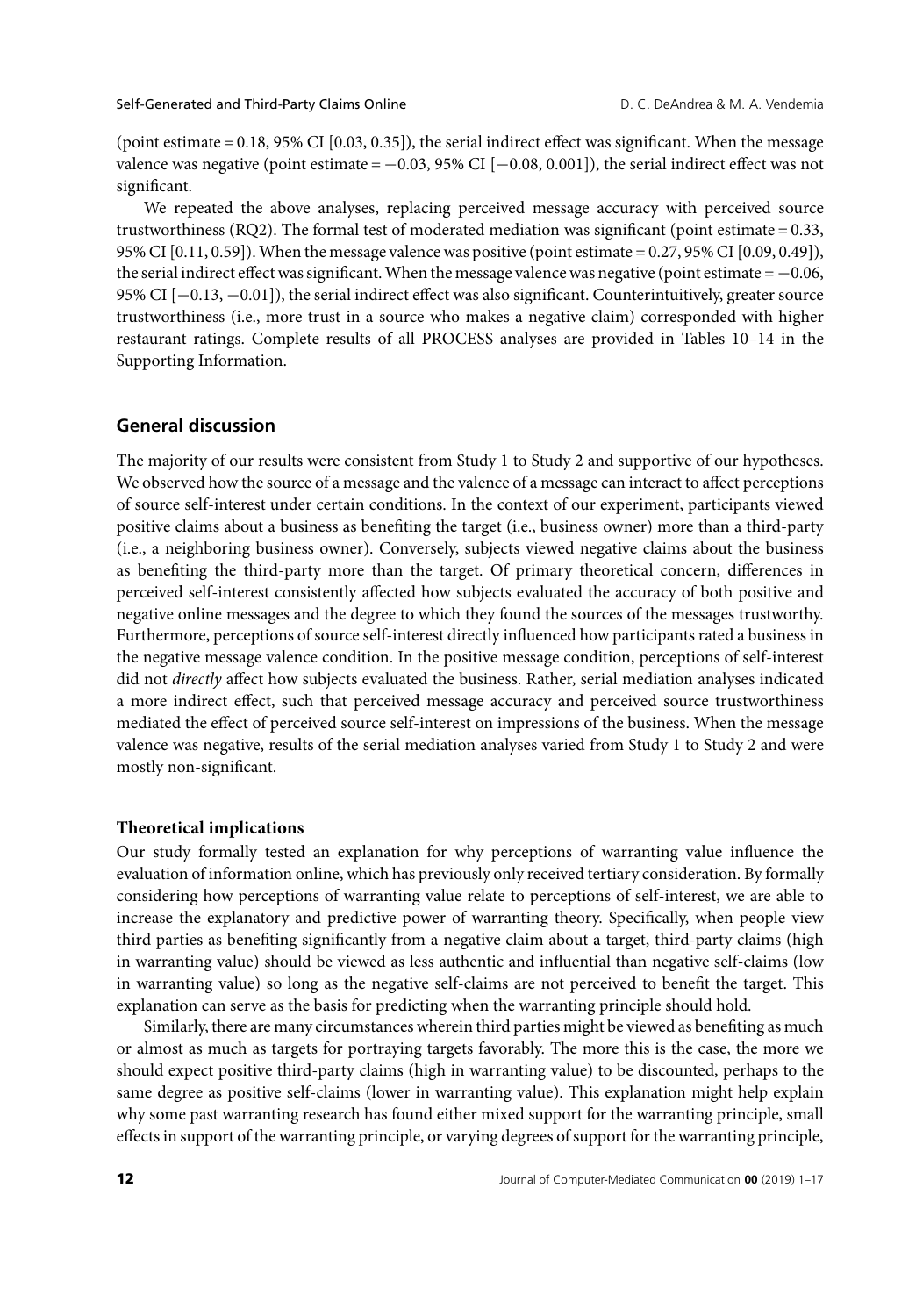depending on the outcome variable that was assessed (e.g., [Rosenthal-Stott et al., 2015;](#page-17-3) [Utz, 2010;](#page-18-2) [Walther et al., 2009\)](#page-18-3). When there is little variance in perceived self-interest between two sources (i.e., self vs. third-party) minimal differences might exist in the degree of influence of each source. In some cases, a third-party friend might not be viewed as an impartial information source and/or viewers might not believe either individual (self or third-party) has a strong motive to convey a particular characteristic (e.g., extroversion or introversion). Furthermore, online platforms might include strong norms for sharing only certain types of information (e.g., positive information; [Spottswood & Hancock, 2016\)](#page-18-5), thus muting variance in perceived motives.

Advocating for a greater focus on perceptions of source self-interest in warranting theory does not mean that perceptions of warranting value are unimportant and that people do not seek to understand who is producing, controlling, or influencing information presented to them online. Features of newer media constantly provide people new ways to control, manipulate, and co-create information online. We contend that once judgments about the warranting value of information are made (i.e., viewers discern who is controlling the information they are viewing), viewers can then determine the degree to which the information benefits the perceived source. Accordingly, self-interest perceptions operate in conjunction with perceptions of information control (i.e., warranting value) to guide how people evaluate online claims. Simply put, if information appears to be controlled or manipulated by a source, the more the source is perceived to benefit from the claim, the less influential the claim will be.

#### **Evaluating source motives and the warranting value of information**

Theoretically, our arguments suggest that self versus third-party effects are contingent on perceptions of self-interest; the more viewers believe that sources benefit from making others believe their claims (regardless of claim valence), the less authentic they should consider the claims to be. Practically, however, it might be difficult for most viewers to ascribe motives of self-interest to negative self-claims or to detect certain forms of information control. If viewers did ascribe motives of self-interest to negative self-claims, we would expect them to discount the claims, just as they would positive claims. However, it might take additional contextual knowledge for a viewer to understand why targets would benefit from having others view them in ways that are typically seen as negative or, conversely, why targets do not benefit from being viewed as having some favorable attribute. Likewise, certain forms of information control may go undetected when the control of information does not seem likely or self-serving.

Warranting theory is mostly applied to the many real-world circumstances wherein people seek out information online from targets with whom they are not familiar [\(Lin & Spence, 2018\)](#page-17-15). The lack of contextual information available in such scenarios might make it more challenging for viewers to accurately discern self-interest motives when people employ less intuitive impression management strategies (see [McLuhan et al., 2014\)](#page-17-9). Related to strategic impression management, researchers might examine how the perceived affordances of online platforms influence the likelihood that targets employ less common impression management strategies. It is one thing to feign incompetence to gain an advantage when conversing with someone through a channel that affords message ephemerality, but an altogether more brazen strategy to broadcast incompetence online through more visible and recordable channels.

The increasing diversity of online sources might also complicate how people evaluate the motives of sources and the warranting value of online information. A self versus third-party dichotomy clearly does not capture all of the nuance that differentiates online sources. More nuanced classifications of information sources exist (e.g., [Sundar & Nass, 2001;](#page-18-0) [Walther & Jang, 2012\)](#page-18-1) and studies have begun to compare their distinct degrees of influence (e.g., [Flanagin & Metzger, 2013\)](#page-16-11). Future work will also have to account for various technological sources and artificial entities that appear online. Existing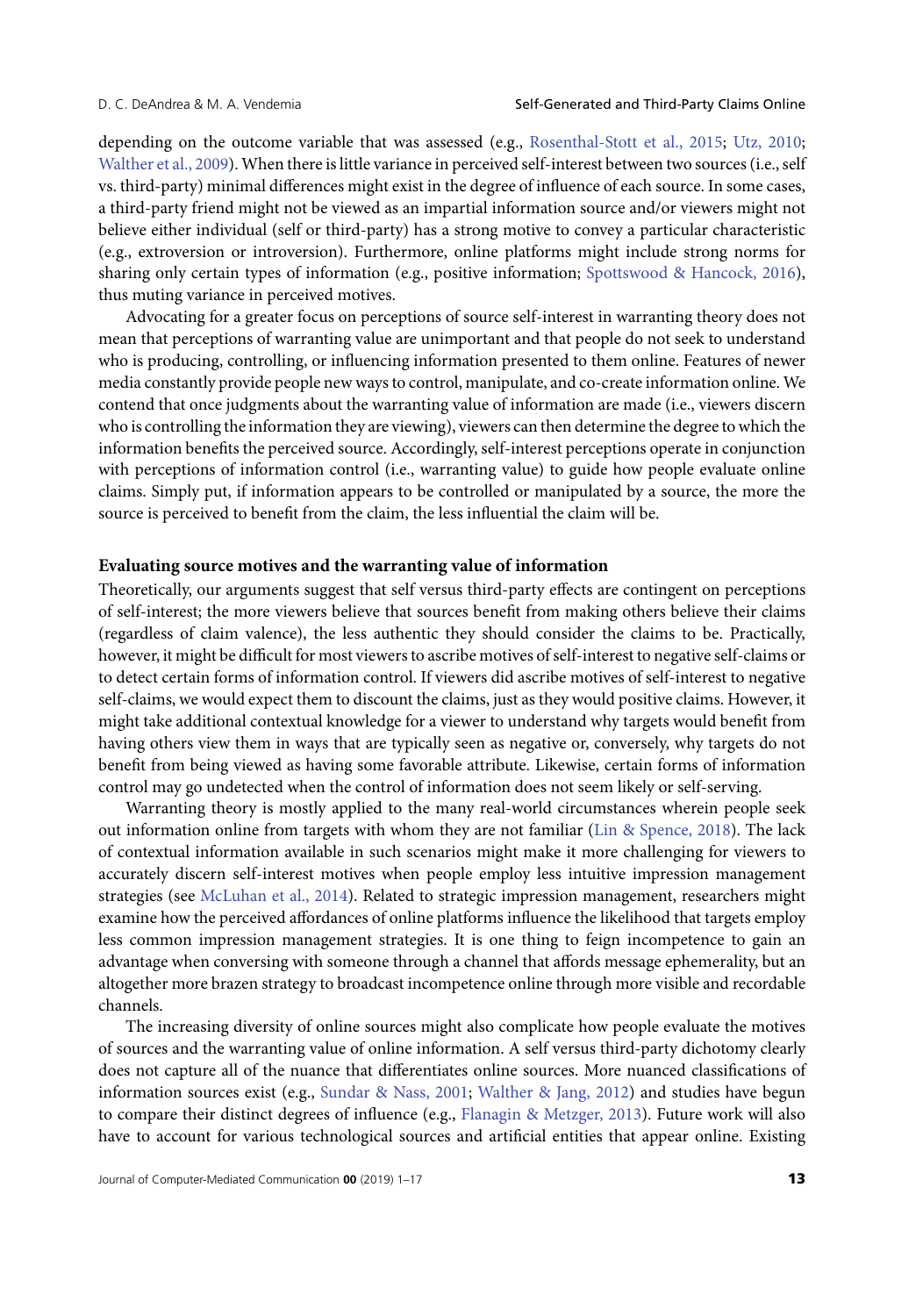research has examined how people respond differently to technology and artificial agents depending on certain characteristics, such as their degree of anthropomorphism or behavioral realism (Krämer, [Rosenthal-von der Pütten, & Hoffmann, 2015\). However, it is unclear how people might perceive](#page-17-16) the warranting value of information produced by computer algorithms or other non-human entities. Further, does it make sense to consider the motives of artificial entities or does it make sense to consider the motives of their programmers? Future work might address these and related questions.

A strength of Study 2 was that we directly measured perceptions of warranting value to ensure that third-party claims were viewed as having a greater degree of warranting value than self-claims. No studies, to our knowledge, have previously measured perceptions of warranting value when comparing the relative influence of self-claims and third-party claims. Beyond confirming the role of a causal mechanism, there are other benefits that might stem from directly measuring perceptions of warranting value, such as identifying a greater array of antecedent factors. For instance, the results in our study suggest that the valence of a message can influence perceptions of its warranting value.

#### **Limitations and future directions**

The current work has notable limitations worth mentioning. One limitation is that our studies took place in a single context and used one particular set of stimuli. Future work should employ different stimuli to test the generalizability of the current findings. Another limitation is that we selected a thirdparty source that could easily be viewed as a competitor, especially in the negative message condition. As such, it is likely that we obtained greater variability in perceptions of self-interest across sources than what might occur in other circumstances, especially when considering that similar past work has studied third-party sources that were neutral (e.g., online reviewers) or even congenial (e.g., Facebook friends) to the target. Another limitation was that the positive message was perceived to be more positive than the negative message was negative. Our primary concern was to hold the content of our positive and negative messages constant across conditions while ensuring that the negative message was something that both a target and a third-party would plausibly post online.

Moving forward, it will be helpful to further explore why perceptions of self-interest affected the evaluation of the target differently in this study across the positive and negative message valence conditions. In the negative claim condition, perceptions of self-interest directly affected the evaluation of the target, as expected. However, this did not occur in the positive claim condition (H2c was not supported in either study). Rather, serial mediation results indicated that (when the claim was positive) perceptions of self-interest affected how participants rated the target through perceptions of message accuracy and source trustworthiness. Why might perceptions of self-interest affect evaluations of a target more or less directly depending on the valence of the claim made about a target? Perhaps, in this study, the extremity of the positive claim, the consistency of the positive claim with other available information (e.g., the description of the restaurant), and/or the consistency of the positive claim with source expectations (i.e., business owners are expected to promote their businesses) caused perceptions of self-interest to have a more indirect effect on the overall target evaluation. Future work is needed to tease apart the degree to which perceptions of source characteristics (e.g., self-interest; trustworthiness) and message characteristics (e.g., warranting value; accuracy) affect one another and, ultimately, influence the evaluation of information online.

#### **Conclusion**

Our study extends research on self versus third-party effects online and predictions of warranting theory by demonstrating that perceptions of self-interest meaningfully influence the evaluation of online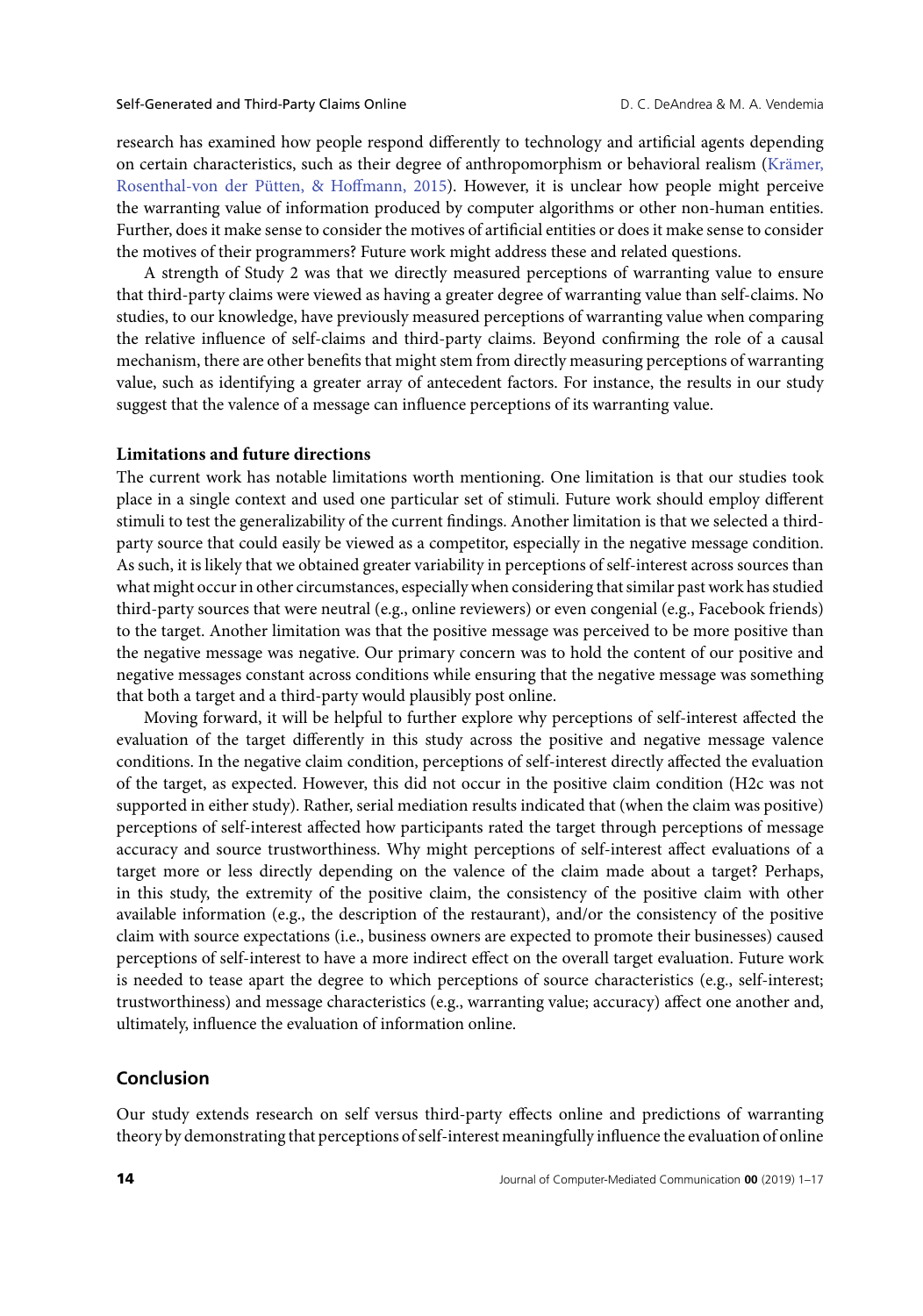claims. As online platforms host multiple information sources, viewers are tasked with interpreting different types of sources and claims simultaneously. It is not only important to know who produces or controls a piece of information, but also what they might stand to gain from the production or control of such information.

#### **Supporting Information**

Additional Supporting Information may be found in the online version of this article.

Please note: Oxford University Press is not responsible for the content or functionality of any supplementary materials supplied by the authors. Any queries (other than missing material) should be directed to the corresponding author for the article.

#### **References**

- <span id="page-16-10"></span>Berinsky, A. J., Margolis, M. F., & Sances, M. W. (2014). Separating the shirkers from the workers? Making sure respondents pay attention on self-administered surveys. *American Journal of Political Science*, 58, 739–753. doi[:10.1111/ajps.12081](https://dx.doi.org/10.1111/ajps.12081)
- <span id="page-16-4"></span>Boerman, S. C. (2014). *"This program contains product placement": Effects of sponsorship disclosure on television viewers' responses*. Amsterdam, The Netherlands: Universiteit van Amsterdam.
- <span id="page-16-2"></span>Brandt, A. C., Vonk, R., & van Knippenberg, A. (2009). The source effect: Person descriptions by self versus others have differential effects on impression formation. *Personality and Social Psychology Bulletin*, 35, 965–977. doi[:10.1177/0146167209335056](https://dx.doi.org/10.1177/0146167209335056)
- <span id="page-16-5"></span>Brandt, A. C., Vonk, R., & van Knippenberg, A. (2011). Augmentation and discounting in impressions of targets described by third parties with ulterior motives. *Social Cognition*, 29, 210–220. doi[:10.1521/soco.2011.29.2.210](https://dx.doi.org/10.1521/soco.2011.29.2.210)
- <span id="page-16-0"></span>Carr, C. T., Hall, R. D., Mason, A. J., & Varney, E. J. (2017). Cueing employability in the gig economy: Effects of task-relevant and task-irrelevant information on Fiverr. *Management Communication Quarterly*, 31, 409–428. doi[:10.1177/0893318916687397](https://dx.doi.org/10.1177/0893318916687397)
- <span id="page-16-3"></span>Critcher, C. R., & Dunning, D. (2011). No good deed goes unquestioned: Cynical reconstruals maintain belief in the power of self-interest. *Journal of Experimental Social Psychology*, 47, 1207–1213. doi[:10.1016/j.jesp.2011.05.001](https://dx.doi.org/10.1016/j.jesp.2011.05.001)
- <span id="page-16-1"></span>DeAndrea, D. C. (2014). Advancing warranting theory. *Communication Theory*, 24, 186–204. doi[:10.1111/comt.12033](https://dx.doi.org/10.1111/comt.12033)
- <span id="page-16-9"></span>DeAndrea, D. C., & Carpenter, C. J. (2018). Measuring the construct of warranting value and testing warranting theory. *Communication Research*, 45, 1193–1215. doi[:10.1177/0093650216644022](https://dx.doi.org/10.1177/0093650216644022)
- <span id="page-16-7"></span>DeAndrea, D. C., Van Der Heide, B., Vendemia, M. A., & Vang, M. H. (2018). How people evaluate online reviews. *Communication Research*, 45, 719–736. doi[:10.1177/0093650215573862](https://dx.doi.org/10.1177/0093650215573862)
- <span id="page-16-6"></span>DeAndrea, D. C., & Vendemia, M. A. (2016). How affiliation disclosure and control over user-generated comments affects consumer health knowledge and behavior: A randomized controlled experiment of pharmaceutical direct to consumer advertising (DTCA) on social media. *Journal of Medical Internet Research*, 18, e189*.* doi[:10.2196/jmir.5972](https://dx.doi.org/10.2196/jmir.5972)
- <span id="page-16-11"></span>Flanagin, A. J., & Metzger, M. J. (2013). Trusting expert- versus user-generated ratings online: The role of information volume, valence, and consumer characteristics. *Computers in Human Behavior*, 29, 1626–1634. doi[:10.1016/j.chb.2013.02.001](https://dx.doi.org/10.1016/j.chb.2013.02.001)
- <span id="page-16-8"></span>Hayes, A. F. (2017). *Introduction to mediation, moderation, and conditional process analysis: A regressionbased approach* (2nd ed.). New York, NY: Guilford Press.

Journal of Computer-Mediated Communication **00** (2019) 1–17 **15**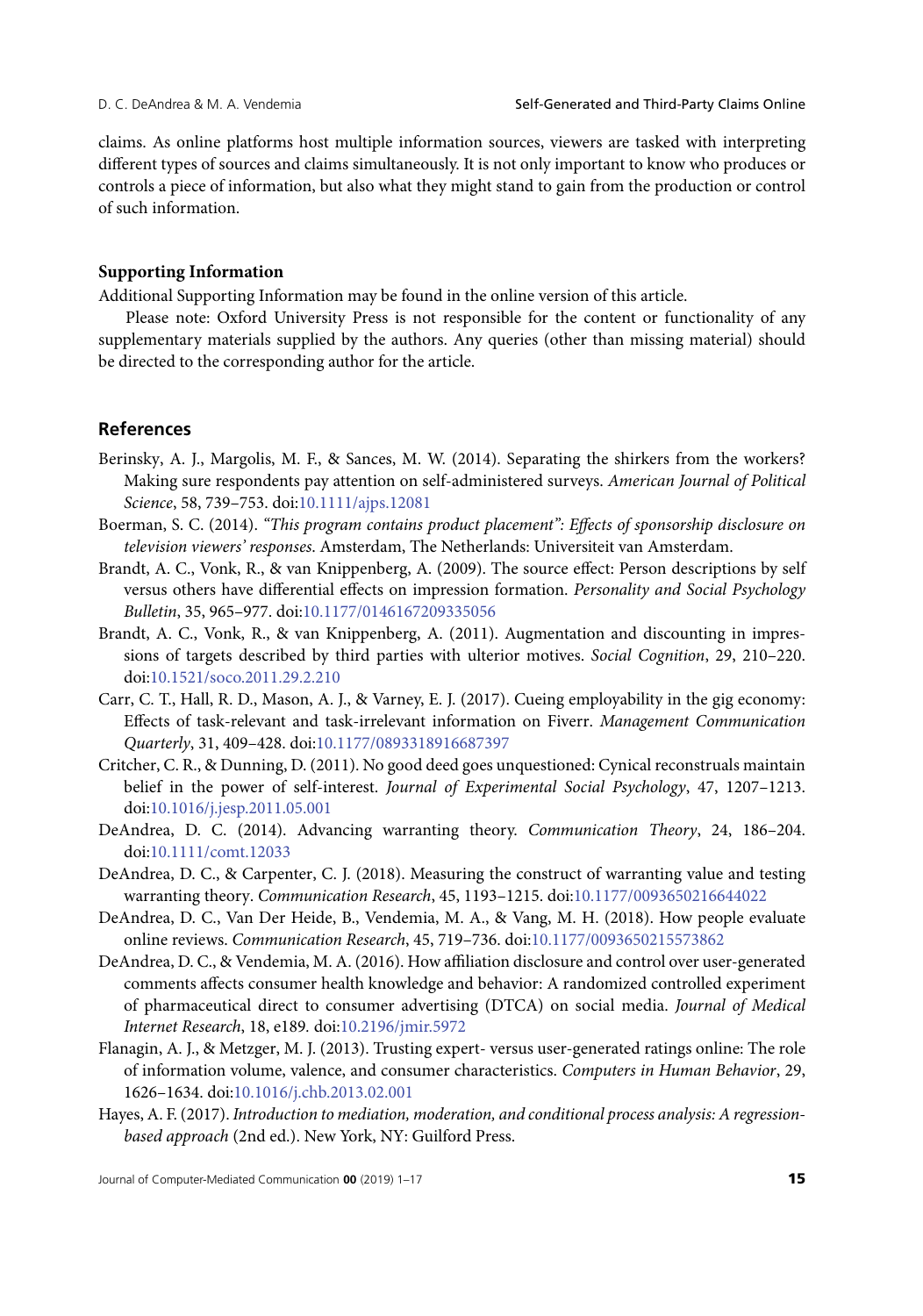- <span id="page-17-16"></span>Krämer, N. C., Rosenthal-von der Pütten, A., & Hoffmann, L. (2015). Social effects of virtual and robot companions. In S. S. Sundar (Ed.), *The handbook of the psychology of communication technology* (pp. 137–159). Malden, MA: John Wiley & Sons, Inc.
- <span id="page-17-8"></span>Leary, M. R., Allen, A. B., & Terry, M. L. (2011). Managing social images in naturalistic versus laboratory settings: Implications for understanding and studying self-presentation. *European Journal of Social Psychology*, 41, 411–421. doi[:10.1002/ejsp.813](https://dx.doi.org/10.1002/ejsp.813)
- <span id="page-17-14"></span>Lee, K. T., & Koo, D. M. (2012). Effects of attribute and valence of e-WOM on message adoption: Moderating roles of subjective knowledge and regulatory focus. *Computers in Human Behavior*, 28, 1974–1984. doi[:10.1016/j.chb.2012.05.018](https://dx.doi.org/10.1016/j.chb.2012.05.018)
- <span id="page-17-7"></span>Lew, Z., & Walther, J. B. (2017, May). *Authenticity of an online communicator: Toward an integration of credibility and warranting theory.* Paper presented at the 67th Annual Meeting of the International Communication Association, San Diego, CA.
- <span id="page-17-15"></span>Lin, X., & Spence, P. R. (2018). Identity on social networks as a cue: Identity, retweets, and credibility. *Communication Studies*, 69, 461–482. doi[:10.1080/10510974.2018.1489295](https://dx.doi.org/10.1080/10510974.2018.1489295)
- <span id="page-17-0"></span>Luca, M., & Zervas, G. (2016). Fake it till you make it: Reputation, competition, and Yelp review fraud. *Management Science*, 62, 3412–3427. doi[:10.1287/mnsc.2015.2304](https://dx.doi.org/10.1287/mnsc.2015.2304)
- <span id="page-17-11"></span>McCroskey, J. C., & Teven, J. J. (1999). Goodwill: A reexamination of the construct and its measurement. *Communication Monographs*, 66, 90–103. doi[:10.1080/03637759909376464](https://dx.doi.org/10.1080/03637759909376464)
- <span id="page-17-9"></span>McLuhan, A., Pawluch, D., Shaffir, W., & Haas, J. (2014). The cloak of incompetence: A neglected concept in the sociology of everyday life. *The American Sociologist*, 45, 361–387. doi[:10.1007/s12108-014-9240-y](https://dx.doi.org/10.1007/s12108-014-9240-y)
- <span id="page-17-10"></span>Metzger, M. J., Flanagin, A. J., & Medders, R. B. (2010). Social and heuristic approaches to credibility evaluation online. *Journal of Communication*, 60, 413–439. doi[:10.1111/j.1460-2466.2010.01488.x](https://dx.doi.org/10.1111/j.1460-2466.2010.01488.x)
- <span id="page-17-13"></span>Ohanian, R. (1990). Construction and validation of a scale to measure celebrity endorsers' perceived expertise, trustworthiness, and attractiveness. *Journal of Advertising*, 19, 39–52. doi[:10.1080/00913367.1990.10673191](https://dx.doi.org/10.1080/00913367.1990.10673191)
- <span id="page-17-1"></span>Parks, M. R. (2011). Boundary conditions for the application of three theories of computermediated communication to MySpace. *Journal of Communication*, 61, 557–574. doi[:10.1111/j.1460-2466.2011.01569.x](https://dx.doi.org/10.1111/j.1460-2466.2011.01569.x)
- <span id="page-17-12"></span>Peterson, R. A., & Merunka, D. R. (2014). Convenience samples of college students and research reproducibility. *Journal of Business Research*, 67, 1035–1041. doi[:10.1016/j.jbusres.2013.08.010](https://dx.doi.org/10.1016/j.jbusres.2013.08.010)
- <span id="page-17-6"></span>Pfeffer, J., Fong, C. T., Cialdini, R. B., & Portnoy, R. R. (2006). Overcoming the self-promotion dilemma: Interpersonal attraction and extra help as a consequence of who sings one's praises. *Personality and Social Psychology Bulletin*, 32, 1362–1374. doi[:10.1177/0146167206290337](https://dx.doi.org/10.1177/0146167206290337)
- <span id="page-17-3"></span>Rosenthal-Stott, H. E., Dicks, R. E., & Fielding, L. S. (2015). The valence of self-generated (status updates) and other-generated (wall-posts) information determines impression formation on Facebook. *PLOS One*, 10, e0125064. doi[:10.1371/journal.pone.0125064](https://dx.doi.org/10.1371/journal.pone.0125064)
- <span id="page-17-4"></span>Schlenker, B. R., & Britt, T. W. (1999). Beneficial impression management: Strategically controlling information to help friends. *Journal of Personality and Social Psychology*, 76, 559–573. doi[:10.1037/0022-3514.76.4.559](https://dx.doi.org/10.1037/0022-3514.76.4.559)
- <span id="page-17-5"></span>Schlenker, B. R., & Britt, T. W. (2001). Strategically controlling information to help friends: Effects of empathy and friendship strength on beneficial impression management. *Journal of Experimental Social Psychology*, 37, 357–372. doi[:10.1006/jesp.2000.1454](https://dx.doi.org/10.1006/jesp.2000.1454)
- <span id="page-17-2"></span>Scott, G. G., & Ravenscroft, K. (2017). Bragging on Facebook: The interaction of content source and focus in online impression formation. *Cyberpsychology, Behavior, and Social Networking*, 20, 58–63. doi[:10.1089/cyber.2016.0311](https://dx.doi.org/10.1089/cyber.2016.0311)